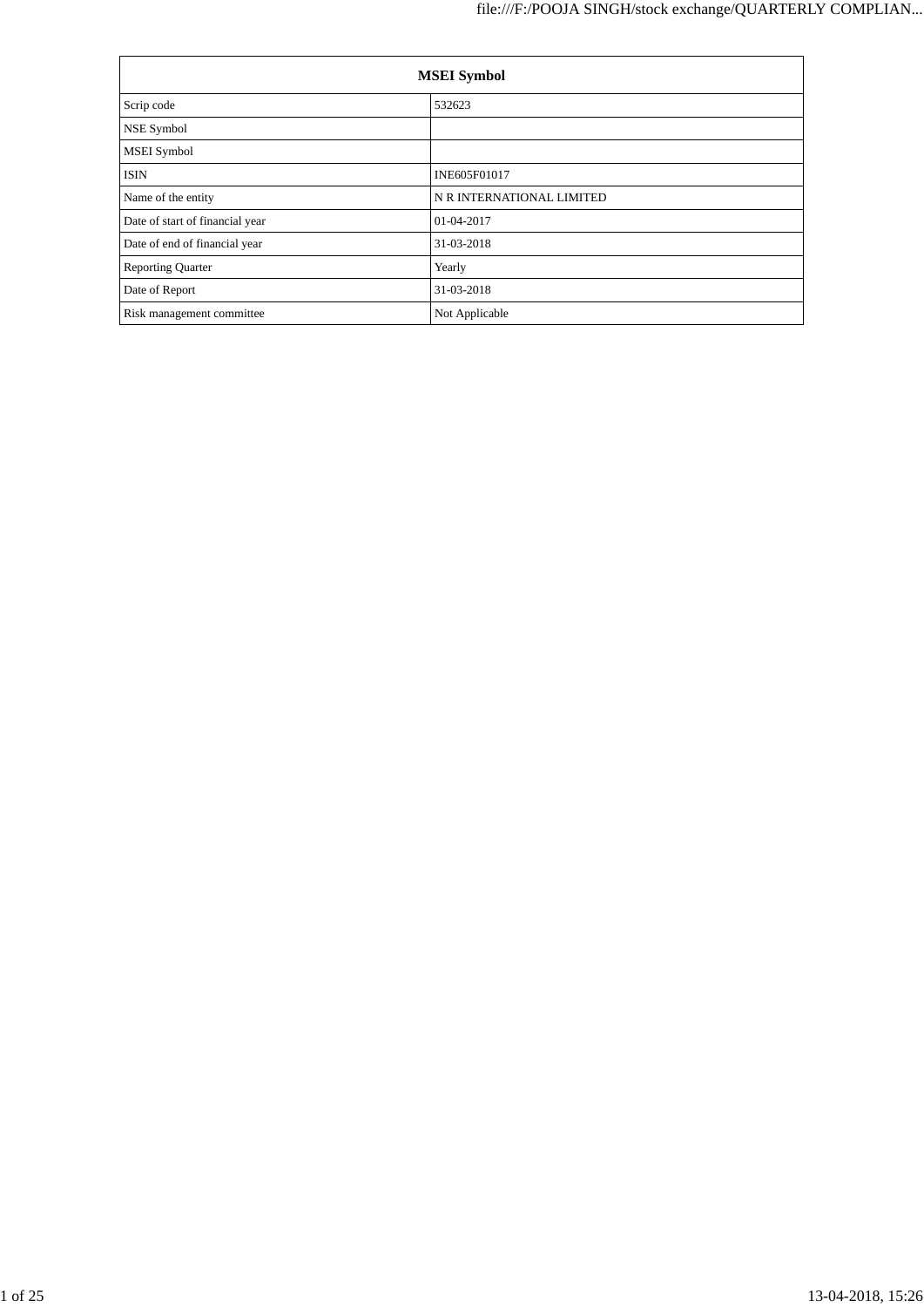|                | <b>Annexure I</b>                                                                                                                                                                                                                                                                                                                                                                                                                                 |                                                  |            |          |                                                       |                                       |                                                                                                                                                                          |                                                                                                                                                                                                                             |                                      |                                             |                                                                                      |                |                  |  |  |
|----------------|---------------------------------------------------------------------------------------------------------------------------------------------------------------------------------------------------------------------------------------------------------------------------------------------------------------------------------------------------------------------------------------------------------------------------------------------------|--------------------------------------------------|------------|----------|-------------------------------------------------------|---------------------------------------|--------------------------------------------------------------------------------------------------------------------------------------------------------------------------|-----------------------------------------------------------------------------------------------------------------------------------------------------------------------------------------------------------------------------|--------------------------------------|---------------------------------------------|--------------------------------------------------------------------------------------|----------------|------------------|--|--|
|                | Annexure I to be submitted by listed entity on quarterly basis                                                                                                                                                                                                                                                                                                                                                                                    |                                                  |            |          |                                                       |                                       |                                                                                                                                                                          |                                                                                                                                                                                                                             |                                      |                                             |                                                                                      |                |                  |  |  |
|                | <b>I. Composition of Board of Directors</b>                                                                                                                                                                                                                                                                                                                                                                                                       |                                                  |            |          |                                                       |                                       |                                                                                                                                                                          |                                                                                                                                                                                                                             |                                      |                                             |                                                                                      |                |                  |  |  |
|                |                                                                                                                                                                                                                                                                                                                                                                                                                                                   |                                                  |            |          |                                                       |                                       |                                                                                                                                                                          | Disclosure of notes on composition of board of directors explanatory                                                                                                                                                        |                                      |                                             |                                                                                      |                |                  |  |  |
|                |                                                                                                                                                                                                                                                                                                                                                                                                                                                   |                                                  |            |          |                                                       |                                       |                                                                                                                                                                          |                                                                                                                                                                                                                             |                                      |                                             | Is there any change in information of board of directors compare to previous quarter | Yes            |                  |  |  |
| Sr             | No of<br>Directorship<br>in listed<br>entities<br>Tenure<br>Title<br>Date of<br>of<br>including<br>Category<br>Name of the<br>Category 2<br>appointment<br>(Mr)<br>Category 1<br>Date of<br><b>DIN</b><br>this listed<br>PAN<br>3 of<br>director<br>of directors<br>Director<br>of directors<br>in the<br>cessation<br>entity (Refer<br>directors<br>(in<br>Ms)<br>current term<br>Regulation<br>months)<br>$25(1)$ of<br>Listing<br>Regulations) |                                                  |            |          |                                                       |                                       | Number of<br>memberships<br>in Audit/<br>Stakeholder<br>Committee(s)<br>including this<br>listed entity<br>(Refer<br>Regulation<br>$26(1)$ of<br>Listing<br>Regulations) | No of post<br>$_{\mathrm{of}}$<br>Chairperson<br>in Audit/<br>Stakeholder<br>Committee<br>held in<br>listed<br>entities<br>including<br>this listed<br>entity (Refer<br>Regulation<br>$26(1)$ of<br>Listing<br>Regulations) | Notes for<br>not<br>providing<br>PAN | Notes for<br>not<br>providing<br><b>DIN</b> |                                                                                      |                |                  |  |  |
| 1              | Mr                                                                                                                                                                                                                                                                                                                                                                                                                                                | <b>DEEPAK</b><br><b>AGARWAL</b>                  | ADBPA0886G | 00268483 | Non-<br>Executive -<br>Non<br>Independent<br>Director | Not<br>Applicable                     |                                                                                                                                                                          | $01-10-2015$                                                                                                                                                                                                                | 12-02-2018                           |                                             | 1                                                                                    | $\mathbf{0}$   | $\mathbf{0}$     |  |  |
| $\overline{c}$ | Mr                                                                                                                                                                                                                                                                                                                                                                                                                                                | <b>NIRMAL</b><br><b>MODI</b>                     | AETPM2635L | 00268371 | Executive<br>Director                                 | Not<br>Applicable                     | MD                                                                                                                                                                       | 10-05-2017                                                                                                                                                                                                                  |                                      |                                             | $\mathbf{1}$                                                                         | -1             | $\boldsymbol{0}$ |  |  |
| $\overline{3}$ | Mrs                                                                                                                                                                                                                                                                                                                                                                                                                                               | SANGEETA<br>MODI                                 | ADNPM2410L | 01963973 | Executive<br>Director                                 | Chairperson<br>related to<br>Promoter |                                                                                                                                                                          | 10-05-2017                                                                                                                                                                                                                  |                                      |                                             | 1                                                                                    | $\theta$       | $\mathbf{0}$     |  |  |
| $\overline{4}$ | Mr                                                                                                                                                                                                                                                                                                                                                                                                                                                | <b>VINOD</b><br><b>KUMAR</b><br><b>SRIVASTAV</b> | BCJPS2578D | 00271649 | Non-<br>Executive -<br>Independent<br>Director        | Not<br>Applicable                     |                                                                                                                                                                          | 10-04-2014                                                                                                                                                                                                                  |                                      | 48                                          |                                                                                      | $\overline{c}$ | $\mathbf{1}$     |  |  |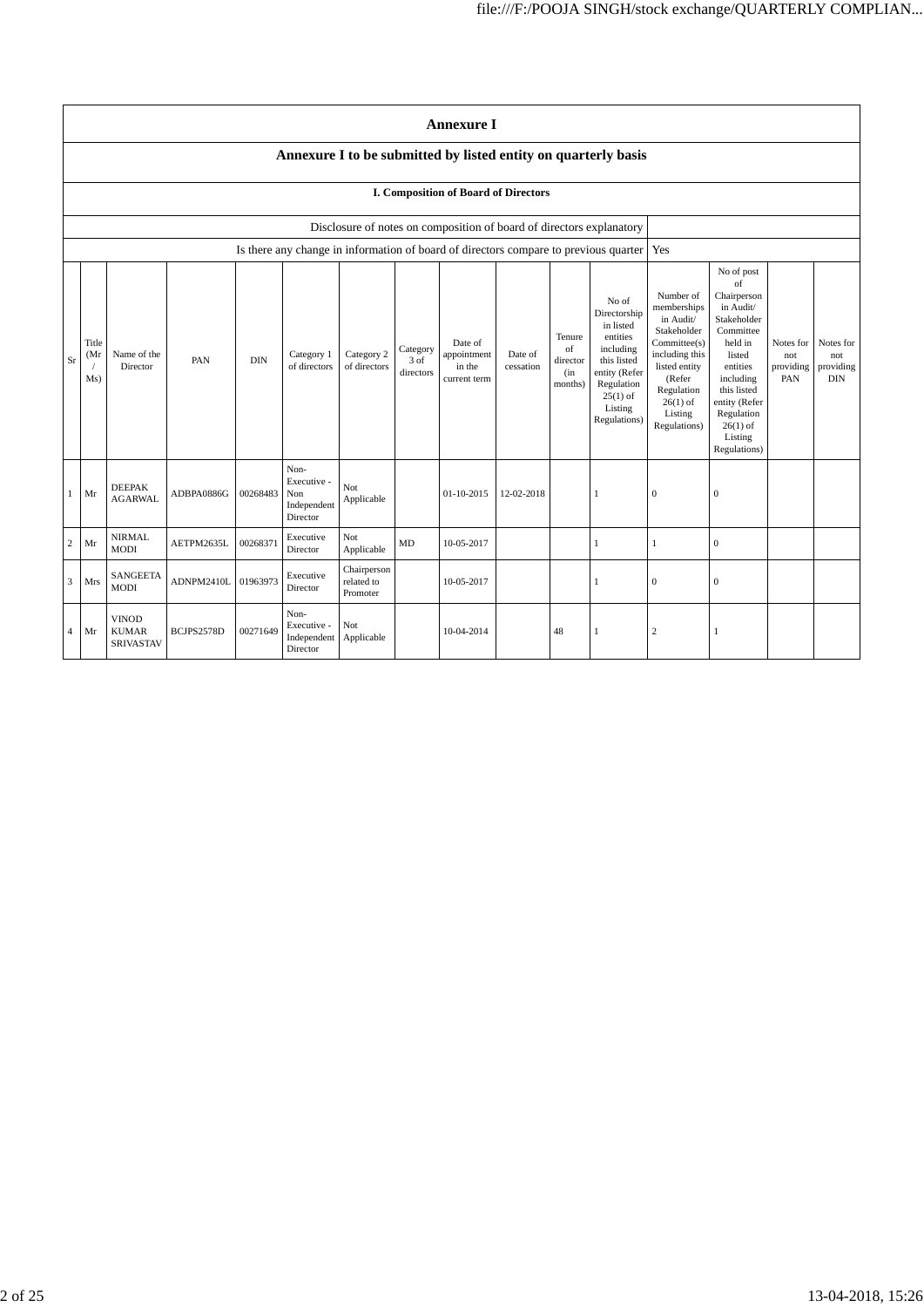|    | <b>Annexure I</b>                                              |                                 |            |            |                                                |                                 |                               |                                                  |                      |                                            |                                                                                                                                                    |                                                                                                                                                                          |                                                                                                                                                                                                               |                                      |                                             |
|----|----------------------------------------------------------------|---------------------------------|------------|------------|------------------------------------------------|---------------------------------|-------------------------------|--------------------------------------------------|----------------------|--------------------------------------------|----------------------------------------------------------------------------------------------------------------------------------------------------|--------------------------------------------------------------------------------------------------------------------------------------------------------------------------|---------------------------------------------------------------------------------------------------------------------------------------------------------------------------------------------------------------|--------------------------------------|---------------------------------------------|
|    | Annexure I to be submitted by listed entity on quarterly basis |                                 |            |            |                                                |                                 |                               |                                                  |                      |                                            |                                                                                                                                                    |                                                                                                                                                                          |                                                                                                                                                                                                               |                                      |                                             |
|    |                                                                |                                 |            |            |                                                |                                 |                               | I. Composition of Board of Directors             |                      |                                            |                                                                                                                                                    |                                                                                                                                                                          |                                                                                                                                                                                                               |                                      |                                             |
| Sr | Title<br>(Mr<br>Ms)                                            | Name of the<br>Director         | PAN        | <b>DIN</b> | Category 1<br>of directors                     | Category<br>$2$ of<br>directors | Category<br>3 of<br>directors | Date of<br>appointment<br>in the<br>current term | Date of<br>cessation | Tenure<br>of<br>director<br>(in<br>months) | No of<br>Directorship<br>in listed<br>entities<br>including<br>this listed<br>entity (Refer<br>Regulation<br>$25(1)$ of<br>Listing<br>Regulations) | Number of<br>memberships<br>in Audit/<br>Stakeholder<br>Committee(s)<br>including this<br>listed entity<br>(Refer<br>Regulation<br>$26(1)$ of<br>Listing<br>Regulations) | No of post<br>of<br>Chairperson<br>in Audit/<br>Stakeholder<br>Committee<br>held in<br>listed<br>entities<br>including<br>this listed<br>entity (Refer<br>Regulation<br>$26(1)$ of<br>Listing<br>Regulations) | Notes for<br>not<br>providing<br>PAN | Notes for<br>not<br>providing<br><b>DIN</b> |
| 5  | Mr                                                             | <b>RAJENDRA</b><br><b>SINGH</b> | ASRPS4259C | 01251074   | Non-<br>Executive -<br>Independent<br>Director | Not<br>Applicable               |                               | 24-03-2015                                       |                      | 36                                         |                                                                                                                                                    | $\overline{2}$                                                                                                                                                           | $\mathbf{0}$                                                                                                                                                                                                  |                                      |                                             |
| 6  | Mrs                                                            | <b>AMITA</b><br><b>AGARWAL</b>  | AVEPA8569R | 07091100   | Non-<br>Executive -<br>Independent<br>Director | Not<br>Applicable               |                               | 24-03-2015                                       |                      | 36                                         | 1                                                                                                                                                  |                                                                                                                                                                          |                                                                                                                                                                                                               |                                      |                                             |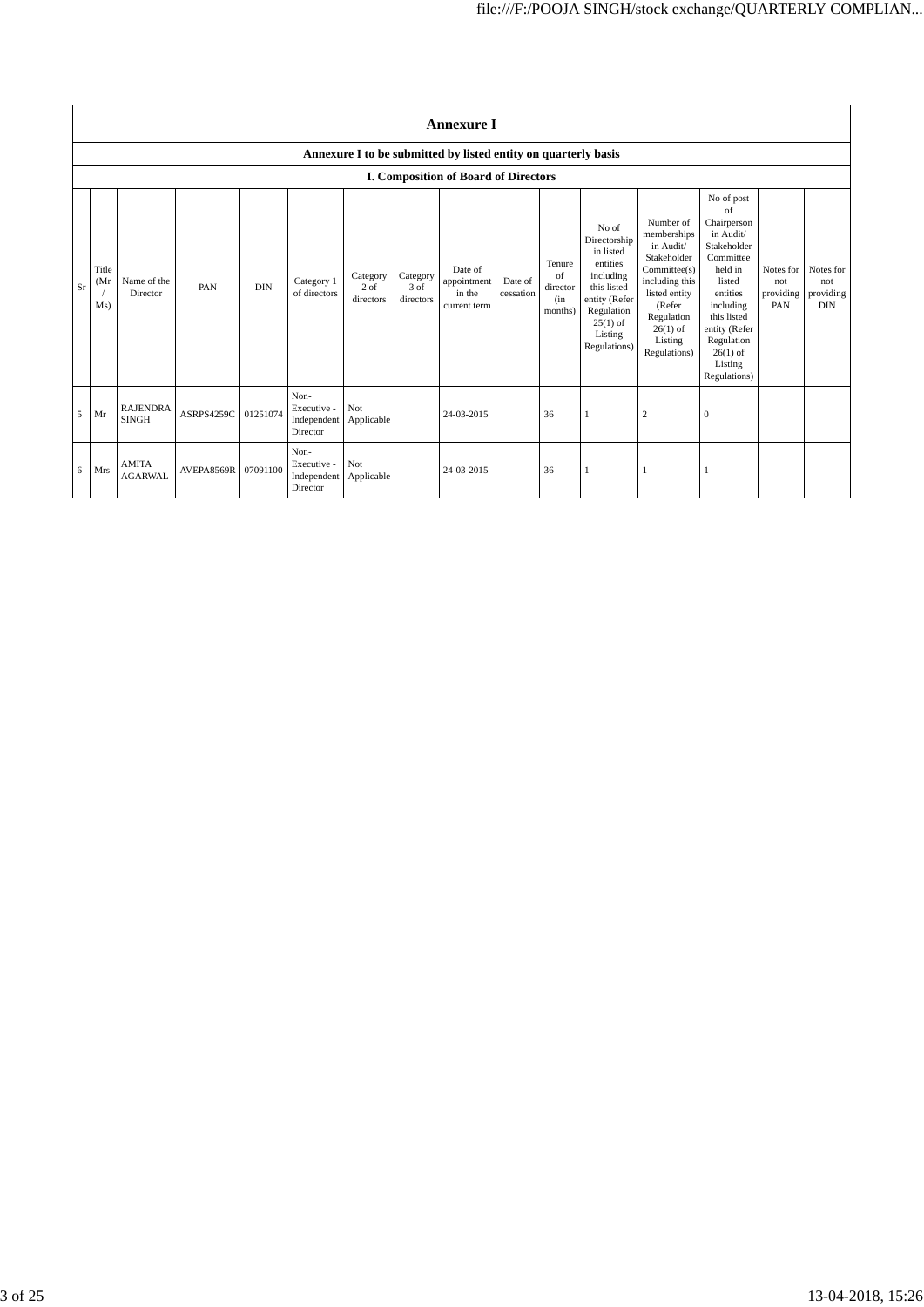| Annexure 1                                                                      |  |  |  |  |  |
|---------------------------------------------------------------------------------|--|--|--|--|--|
| <b>II. Composition of Committees</b>                                            |  |  |  |  |  |
| Disclosure of notes on composition of committees explanatory                    |  |  |  |  |  |
| Is there any change in information of committees compare to previous quarter No |  |  |  |  |  |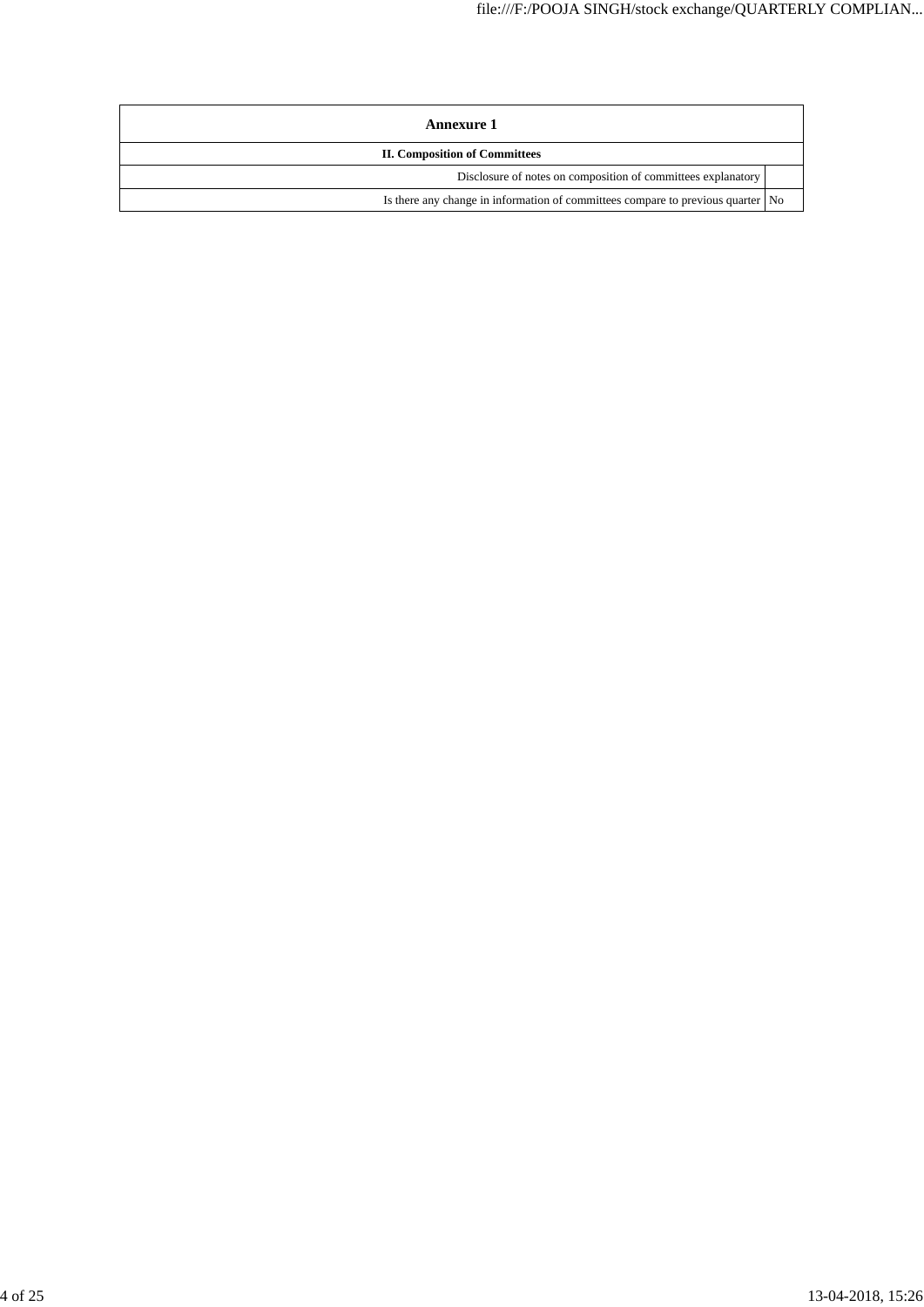| <b>Audit Committee Details</b> |                           |                         |                         |         |  |  |  |
|--------------------------------|---------------------------|-------------------------|-------------------------|---------|--|--|--|
| <b>DIN</b> Number              | Name of Committee members | Category 1 of directors | Category 2 of directors | Remarks |  |  |  |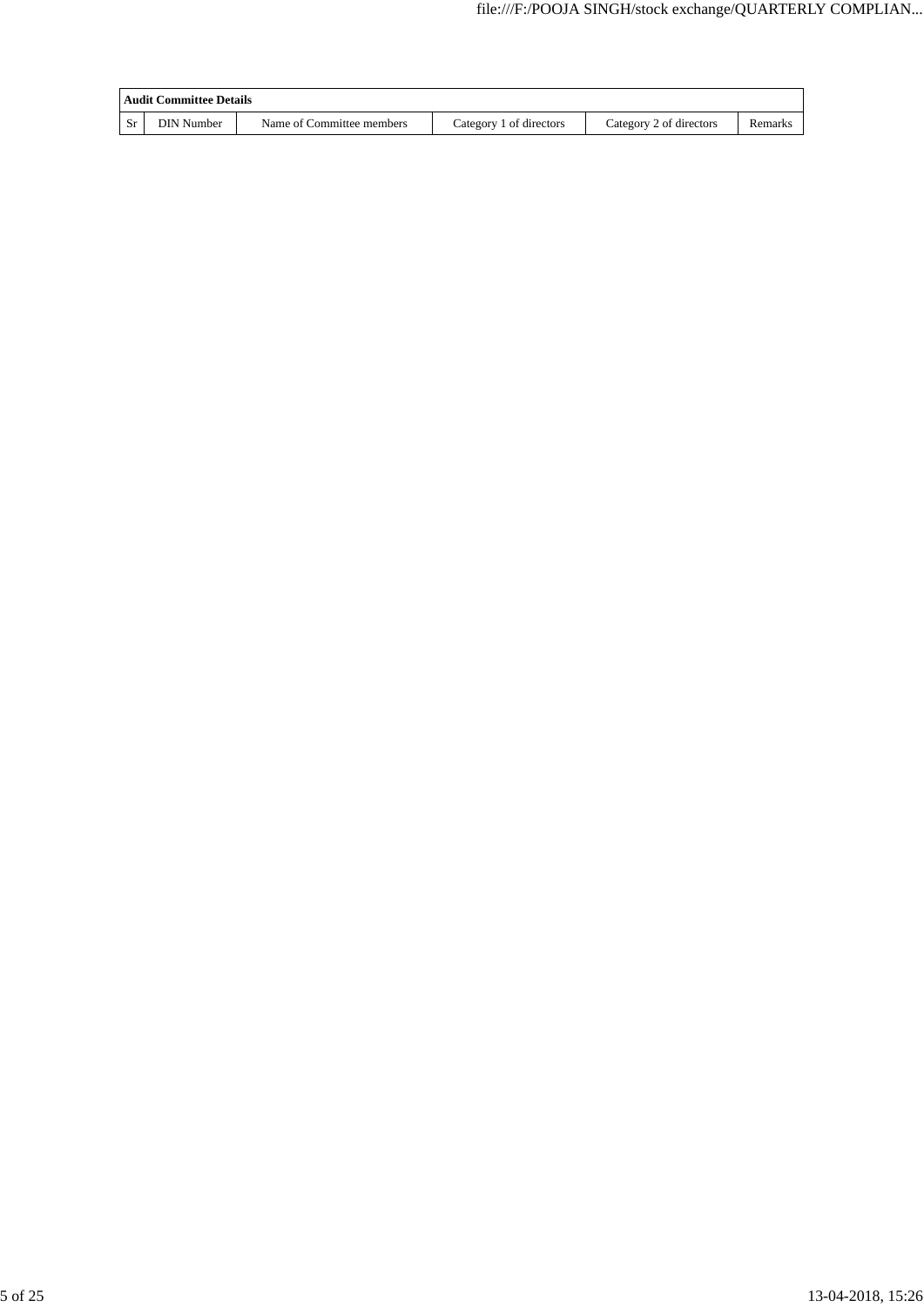| Nomination and remuneration committee |                           |                         |                         |         |  |  |  |
|---------------------------------------|---------------------------|-------------------------|-------------------------|---------|--|--|--|
| <b>DIN</b> Number                     | Name of Committee members | Category 1 of directors | Category 2 of directors | Remarks |  |  |  |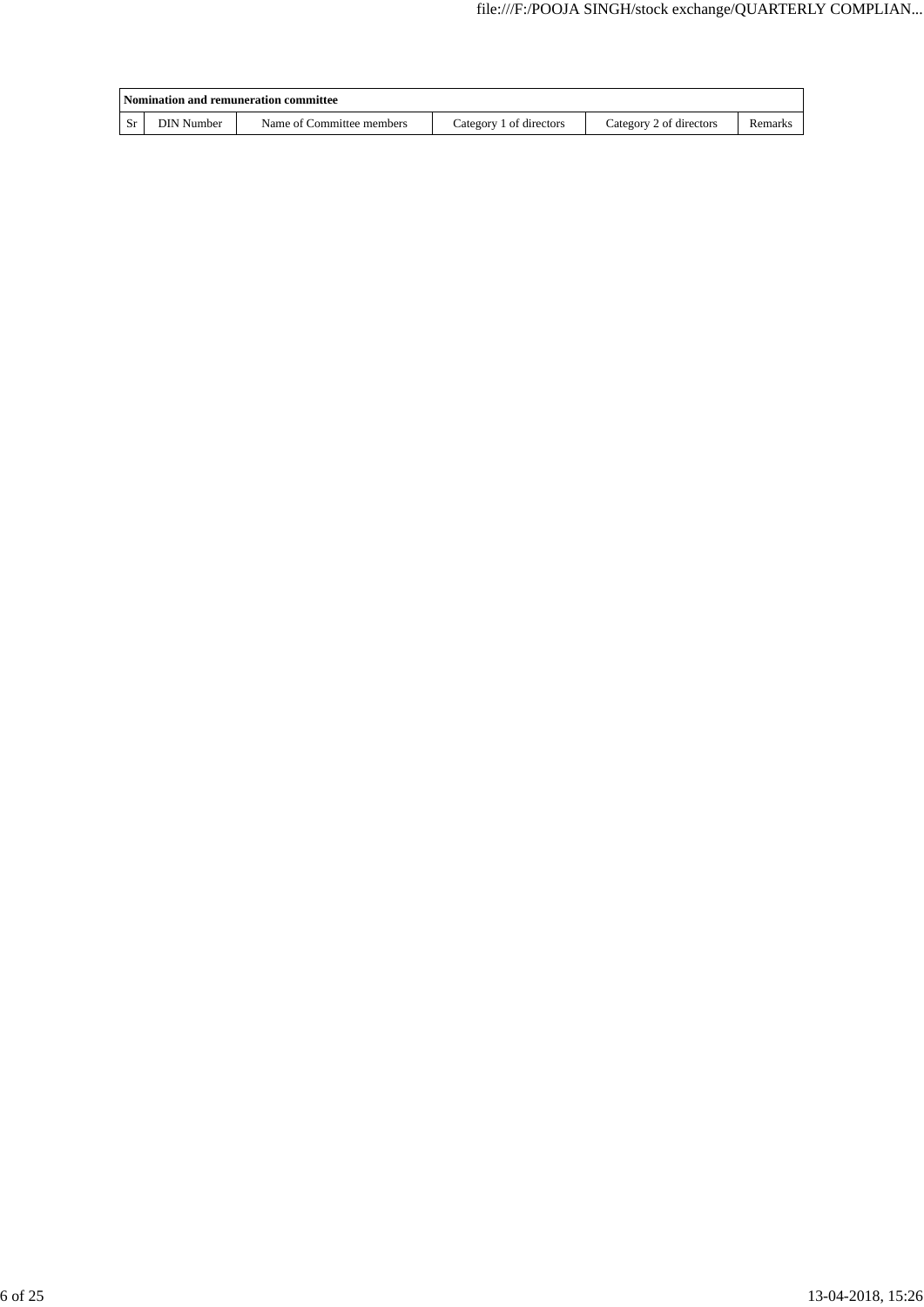| <b>Stakeholders Relationship Committee</b> |                           |                         |                         |         |  |  |  |
|--------------------------------------------|---------------------------|-------------------------|-------------------------|---------|--|--|--|
| <b>DIN</b> Number                          | Name of Committee members | Category 1 of directors | Category 2 of directors | Remarks |  |  |  |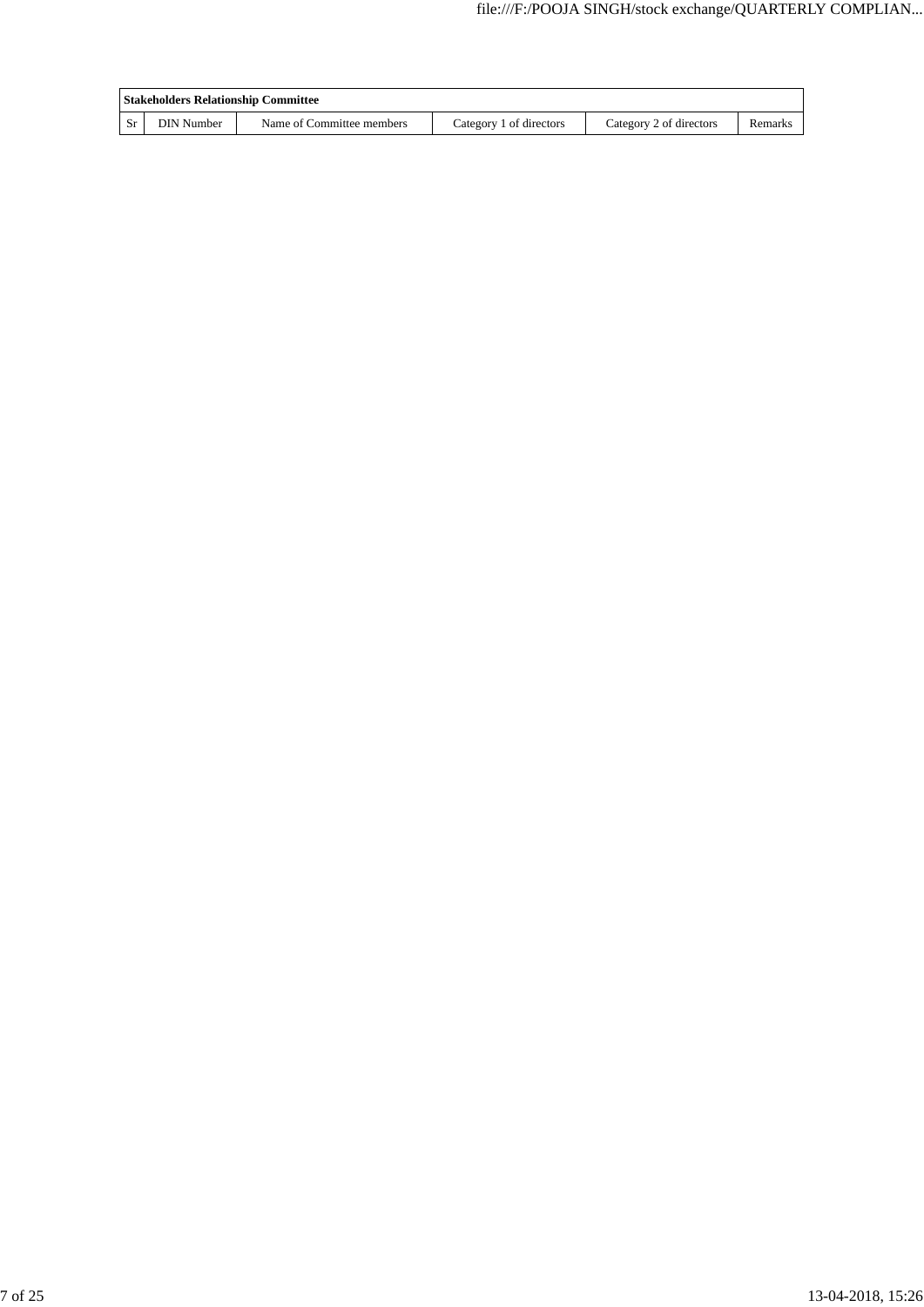| <b>Risk Management Committee</b> |                           |                         |                         |         |  |  |  |
|----------------------------------|---------------------------|-------------------------|-------------------------|---------|--|--|--|
| <b>DIN</b> Number                | Name of Committee members | Category 1 of directors | Category 2 of directors | Remarks |  |  |  |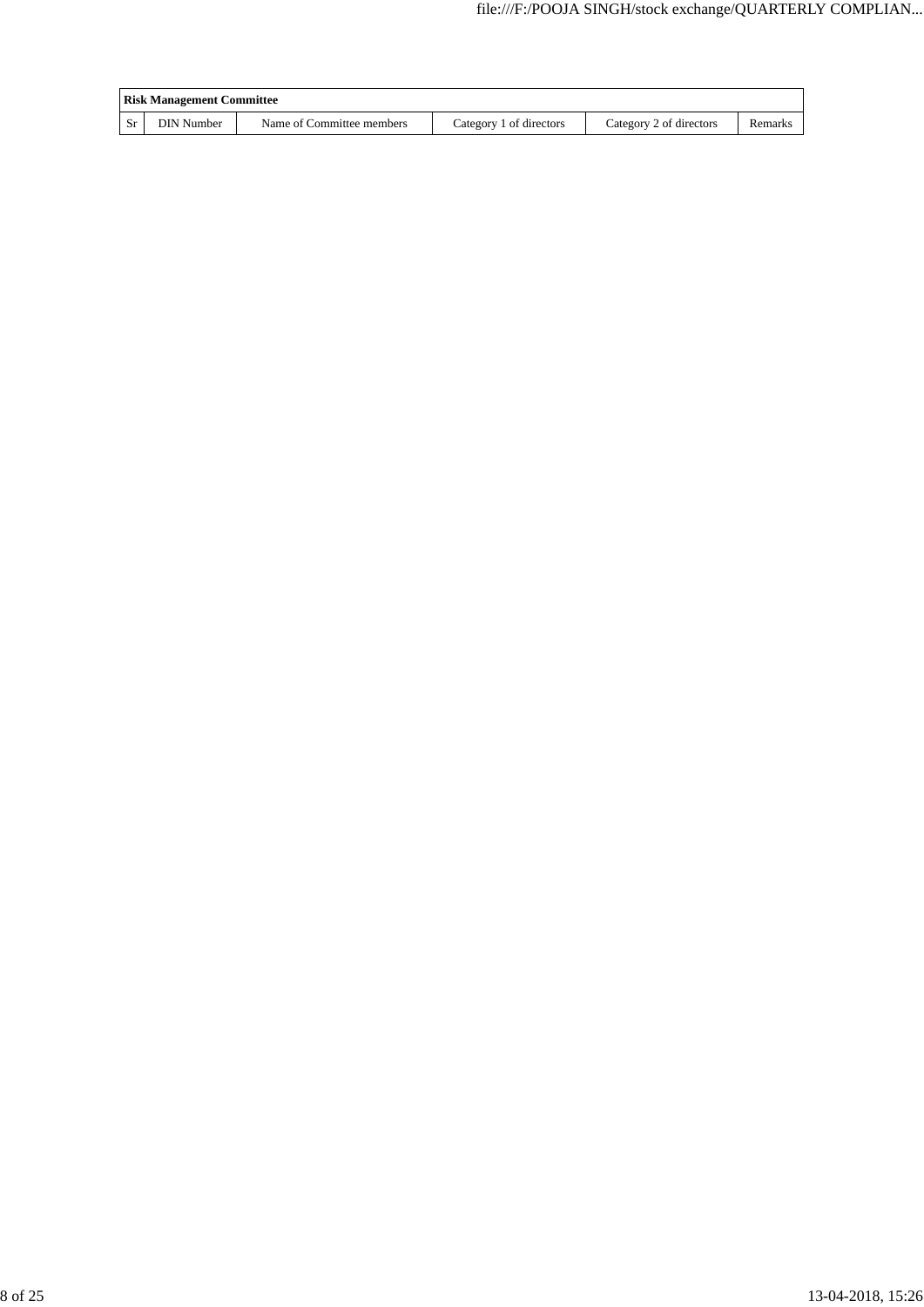| Corporate Social Responsibility Committee |                           |                         |                         |         |  |  |  |  |
|-------------------------------------------|---------------------------|-------------------------|-------------------------|---------|--|--|--|--|
| <b>DIN</b> Number                         | Name of Committee members | Category 1 of directors | Category 2 of directors | Remarks |  |  |  |  |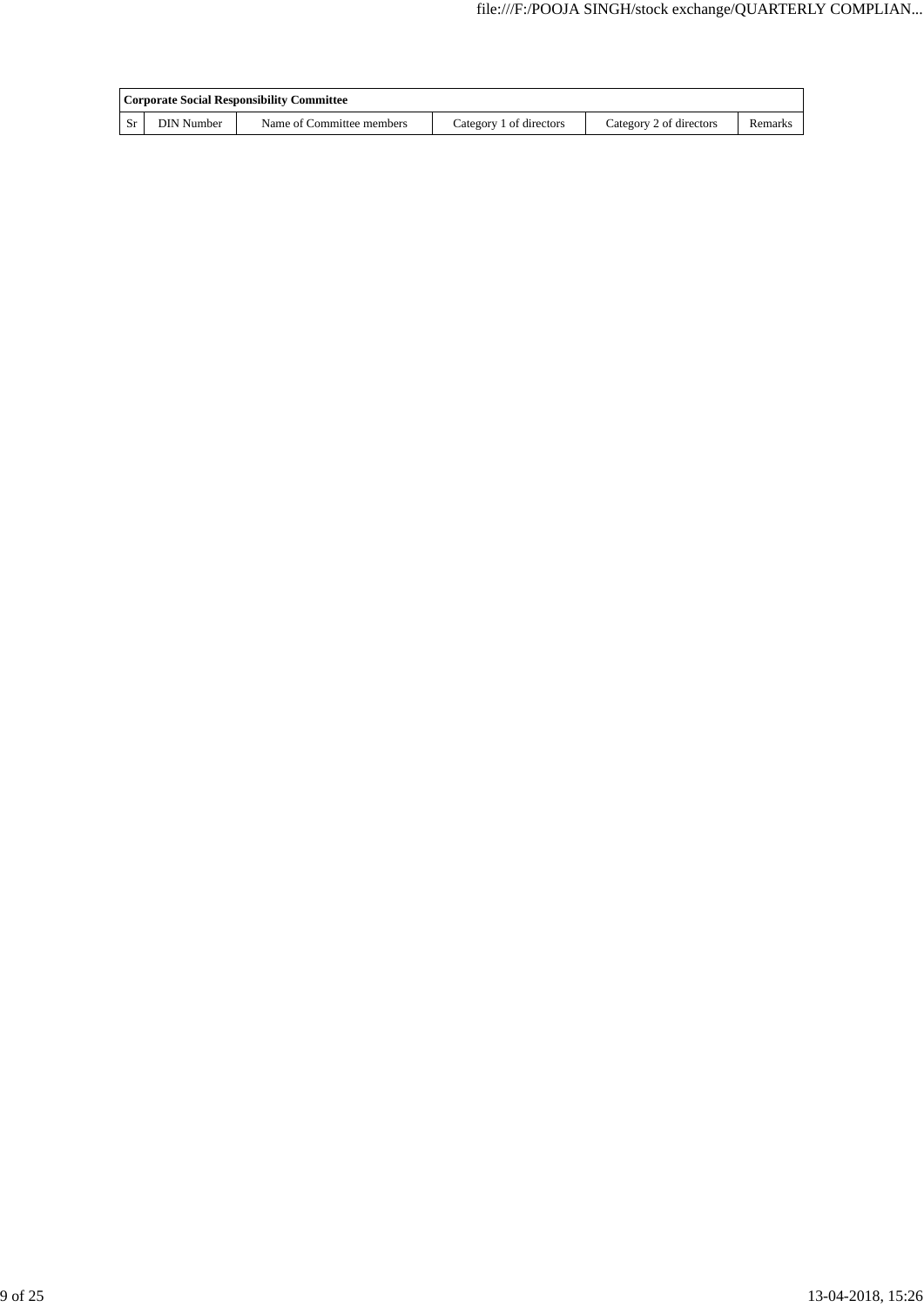| <b>Other Committee</b> |                                                                                                                                     |  |  |  |  |  |  |  |
|------------------------|-------------------------------------------------------------------------------------------------------------------------------------|--|--|--|--|--|--|--|
|                        | Sr   DIN Number   Name of Committee members   Name of other committee   Category 1 of directors   Category 2 of directors   Remarks |  |  |  |  |  |  |  |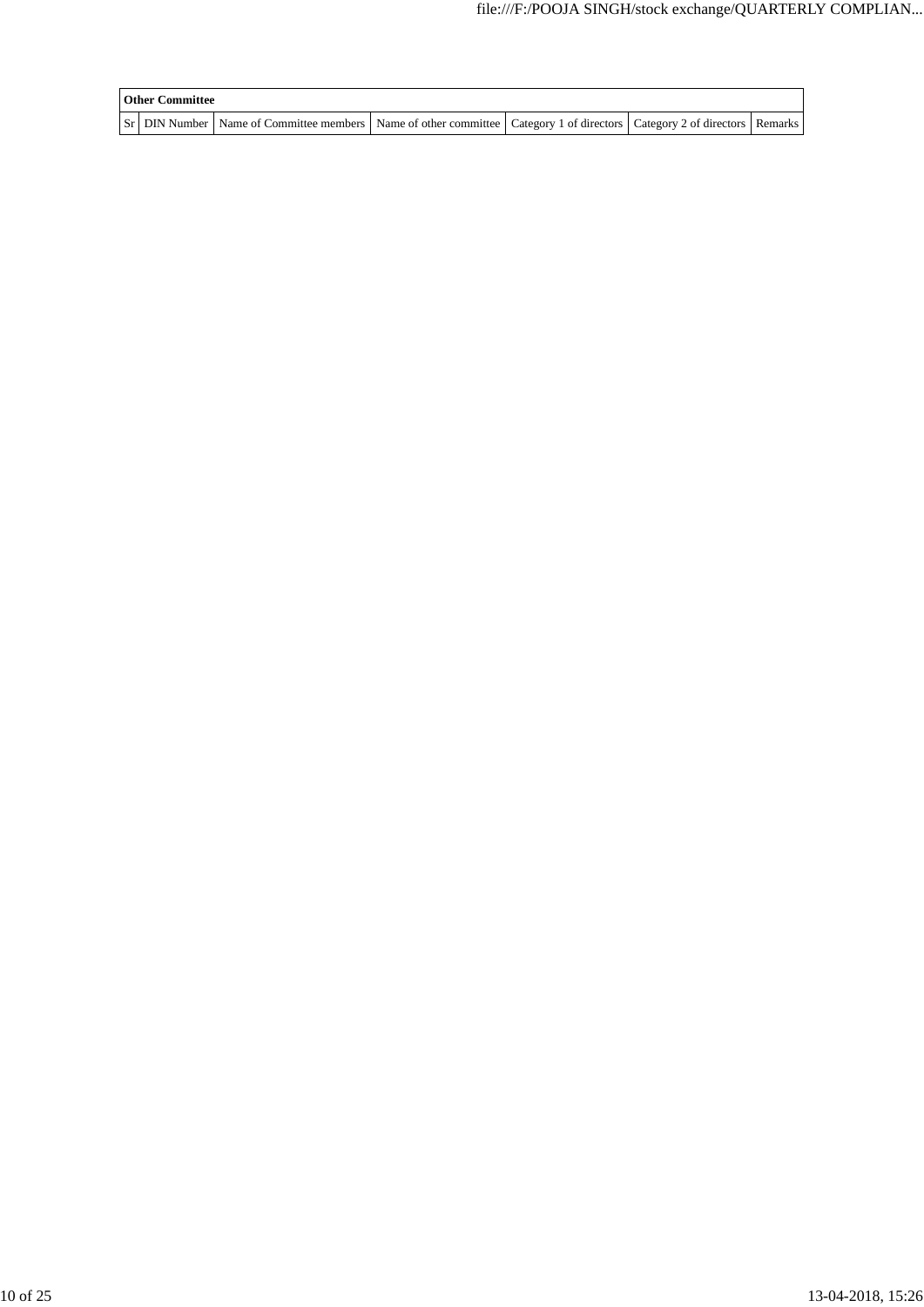|           | Annexure 1                                               |                                                                  |                                                                |  |  |  |  |  |
|-----------|----------------------------------------------------------|------------------------------------------------------------------|----------------------------------------------------------------|--|--|--|--|--|
|           | <b>Annexure 1</b>                                        |                                                                  |                                                                |  |  |  |  |  |
|           | <b>III.</b> Meeting of Board of Directors                |                                                                  |                                                                |  |  |  |  |  |
|           |                                                          | Disclosure of notes on meeting of board of directors explanatory |                                                                |  |  |  |  |  |
| Sr        | $Date(s)$ of meeting (if any) in the<br>previous quarter | $Date(s)$ of meeting (if any) in the<br>current quarter          | Maximum gap between any two consecutive (in<br>number of days) |  |  |  |  |  |
|           | 13-11-2017                                               |                                                                  |                                                                |  |  |  |  |  |
| $\bigcap$ |                                                          | 14-02-2018                                                       | 92                                                             |  |  |  |  |  |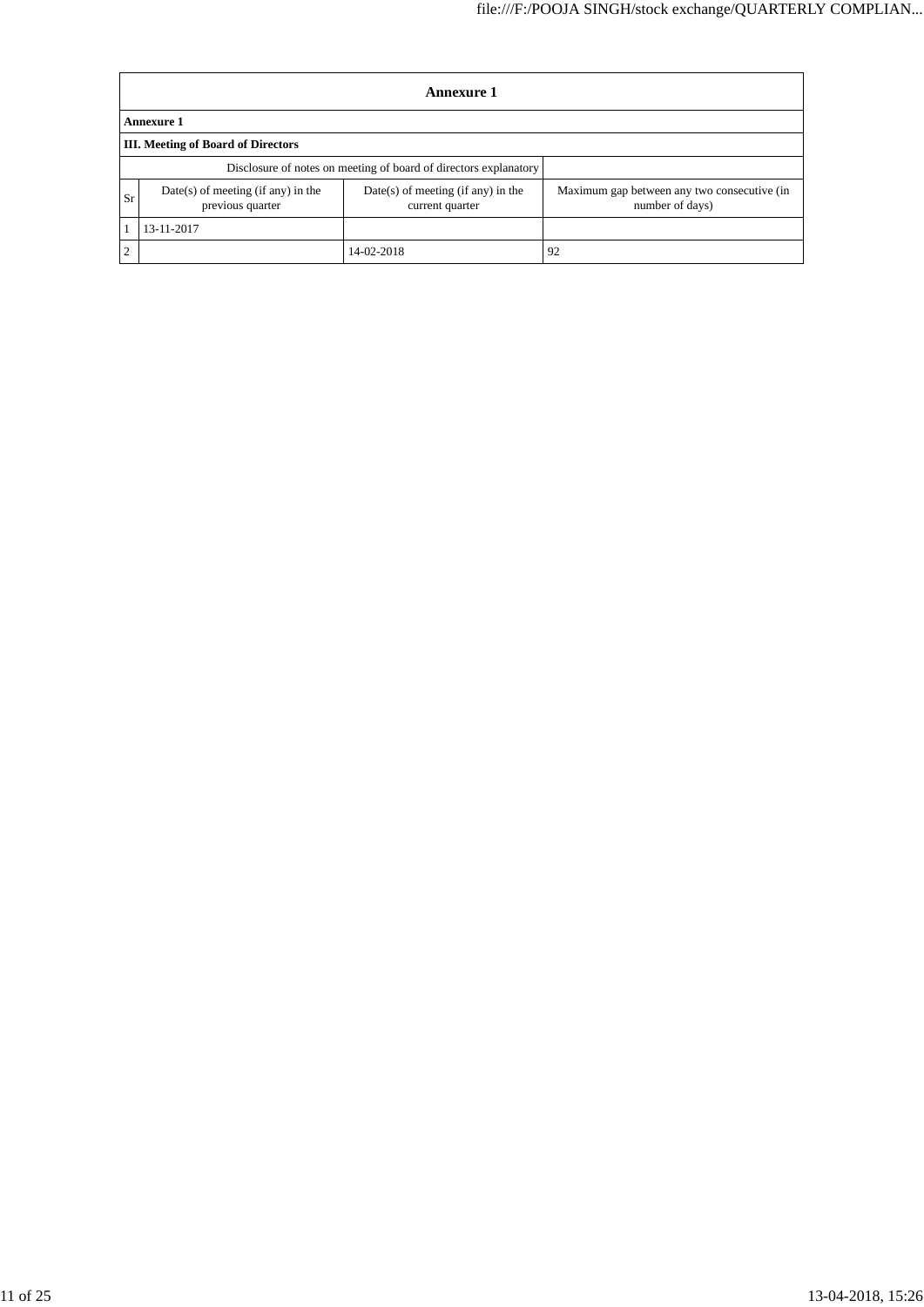|    | <b>Annexure 1</b>                                |                                                                        |                                                     |                              |                                                                        |                                                                               |                               |  |  |  |
|----|--------------------------------------------------|------------------------------------------------------------------------|-----------------------------------------------------|------------------------------|------------------------------------------------------------------------|-------------------------------------------------------------------------------|-------------------------------|--|--|--|
|    | <b>IV. Meeting of Committees</b>                 |                                                                        |                                                     |                              |                                                                        |                                                                               |                               |  |  |  |
|    |                                                  |                                                                        |                                                     |                              |                                                                        | Disclosure of notes on meeting of committees explanatory                      |                               |  |  |  |
| Sr | Name of<br>Committee                             | $Date(s)$ of meeting<br>of the committee<br>in the relevant<br>quarter | Whether<br>requirement of<br>Ouorum met<br>(Yes/No) | Requirement<br>of Quorum met | $Date(s)$ of meeting<br>of the committee<br>in the previous<br>quarter | Maximum gap<br>between any two<br>consecutive meetings<br>(in number of days) | Name of<br>other<br>committee |  |  |  |
|    | <b>Audit Committee</b>                           | 14-02-2018                                                             | Yes                                                 | 3                            | 13-11-2017                                                             | 92                                                                            |                               |  |  |  |
| 2  | Nomination and<br>remuneration<br>committee      | 14-02-2018                                                             | <b>Yes</b>                                          | 3                            |                                                                        |                                                                               |                               |  |  |  |
| 3  | <b>Stakeholders</b><br>Relationship<br>Committee | 14-02-2018                                                             | <b>Yes</b>                                          | 3                            |                                                                        |                                                                               |                               |  |  |  |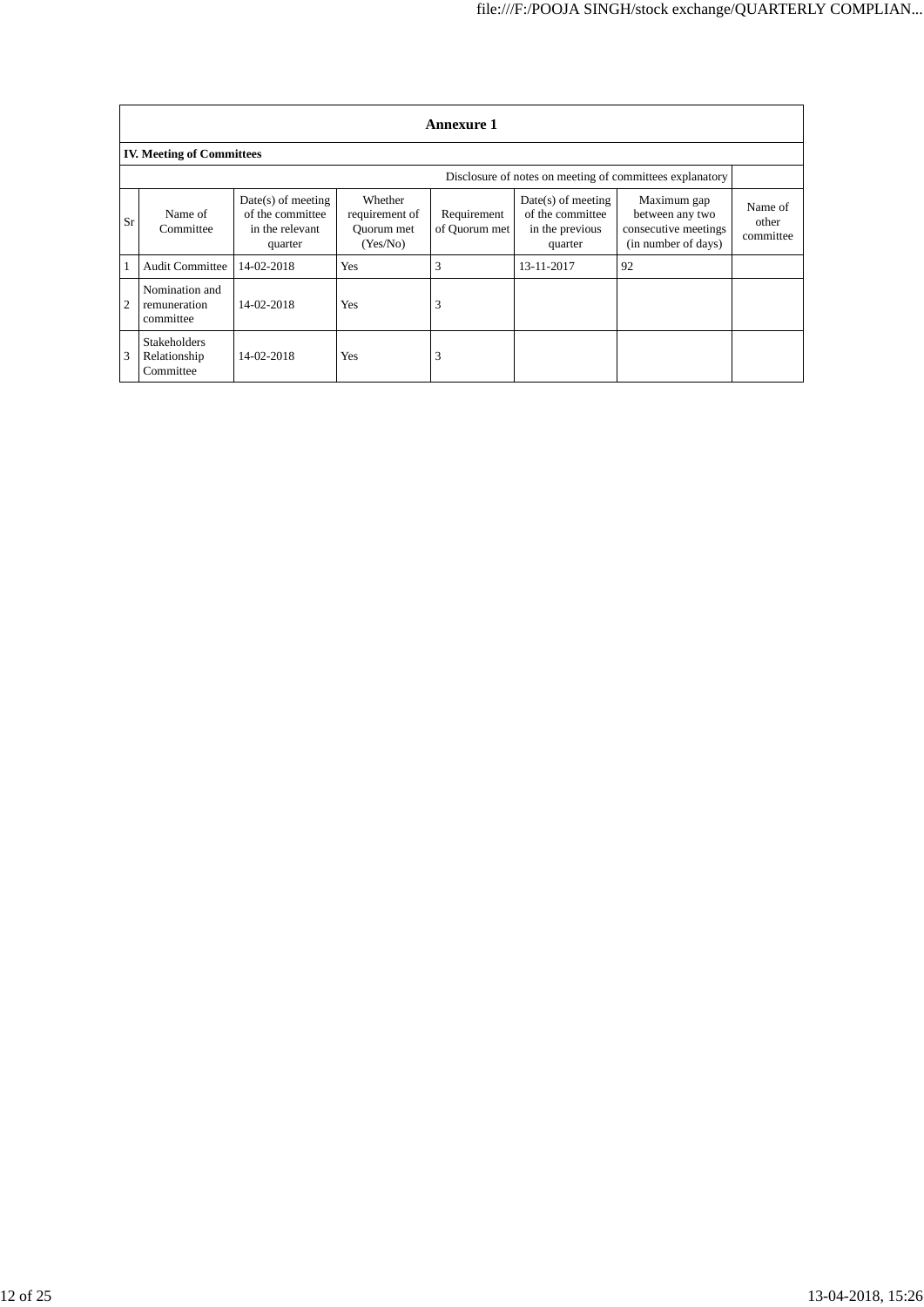| <b>Annexure 1</b>                                                                                         |                                  |                                                                    |  |
|-----------------------------------------------------------------------------------------------------------|----------------------------------|--------------------------------------------------------------------|--|
| V. Related Party Transactions                                                                             |                                  |                                                                    |  |
| Subject                                                                                                   | Compliance status<br>(Yes/No/NA) | If status is "No" details of non-<br>compliance may be given here. |  |
| Whether prior approval of audit committee obtained                                                        | <b>Yes</b>                       |                                                                    |  |
| Whether shareholder approval obtained for material RPT                                                    | NA                               |                                                                    |  |
| Whether details of RPT entered into pursuant to omnibus approval<br>have been reviewed by Audit Committee | Yes                              |                                                                    |  |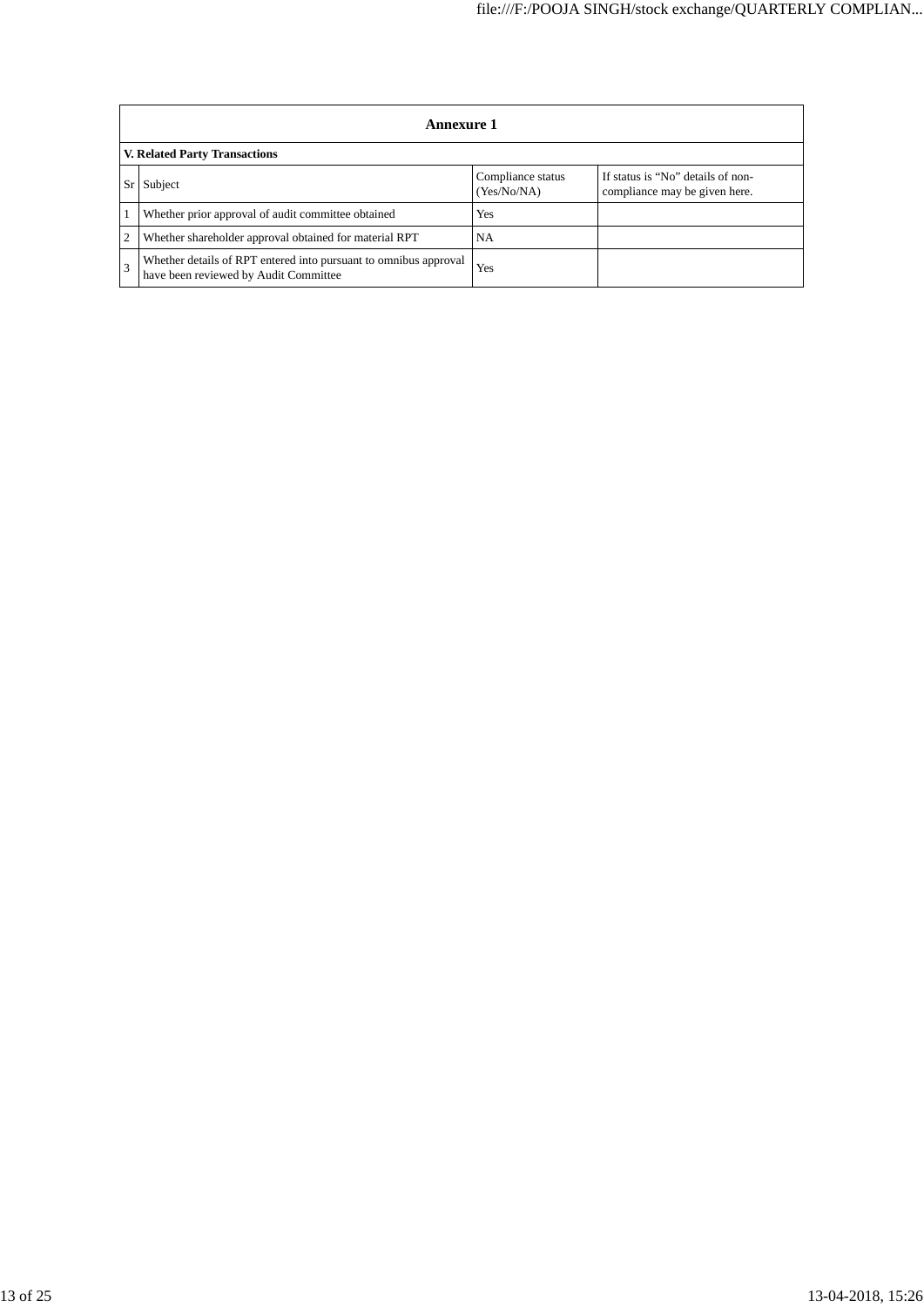|                | <b>Annexure 1</b>                                                                                                                                                                                               |                               |  |  |
|----------------|-----------------------------------------------------------------------------------------------------------------------------------------------------------------------------------------------------------------|-------------------------------|--|--|
|                | <b>VI. Affirmations</b>                                                                                                                                                                                         |                               |  |  |
| $S_{r}$        | Subject                                                                                                                                                                                                         | Compliance status<br>(Yes/No) |  |  |
|                | The composition of Board of Directors is in terms of SEBI (Listing obligations and disclosure requirements)<br>Regulations, 2015                                                                                | Yes                           |  |  |
| $\overline{c}$ | The composition of the following committees is in terms of SEBI(Listing obligations and disclosure<br>requirements) Regulations, 2015 a. Audit Committee                                                        | Yes                           |  |  |
| 3              | The composition of the following committees is in terms of SEBI(Listing obligations and disclosure<br>requirements) Regulations, 2015. b. Nomination & remuneration committee                                   | Yes                           |  |  |
| $\overline{4}$ | The composition of the following committees is in terms of SEBI(Listing obligations and disclosure<br>requirements) Regulations, 2015. c. Stakeholders relationship committee                                   | Yes                           |  |  |
| 5              | The composition of the following committees is in terms of SEBI(Listing obligations and disclosure<br>requirements) Regulations, 2015. d. Risk management committee (applicable to the top 100 listed entities) | <b>NA</b>                     |  |  |
| 6              | The committee members have been made aware of their powers, role and responsibilities as specified in SEBI<br>(Listing obligations and disclosure requirements) Regulations, 2015.                              | Yes                           |  |  |
| 7              | The meetings of the board of directors and the above committees have been conducted in the manner as specified<br>in SEBI (Listing obligations and disclosure requirements) Regulations, 2015.                  | Yes                           |  |  |
| 8              | This report and/or the report submitted in the previous quarter has been placed before Board of Directors.                                                                                                      | Yes                           |  |  |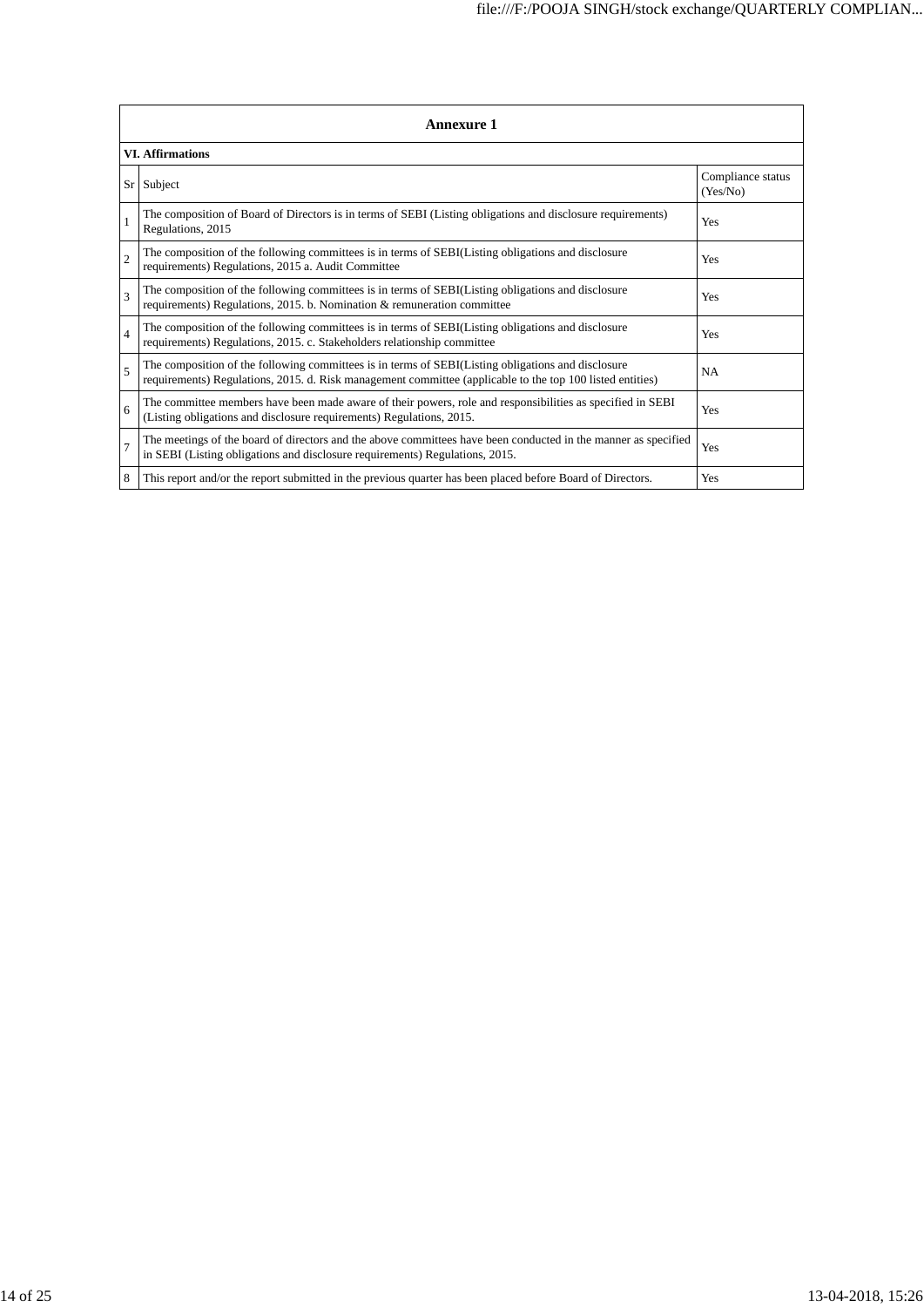|     | <b>Annexure 1</b> |                                         |  |
|-----|-------------------|-----------------------------------------|--|
| -Sr | Subject           | Compliance status                       |  |
|     | Name of signatory | <b>POOJA SINGH</b>                      |  |
|     | Designation       | Company Secretary and Compliance Office |  |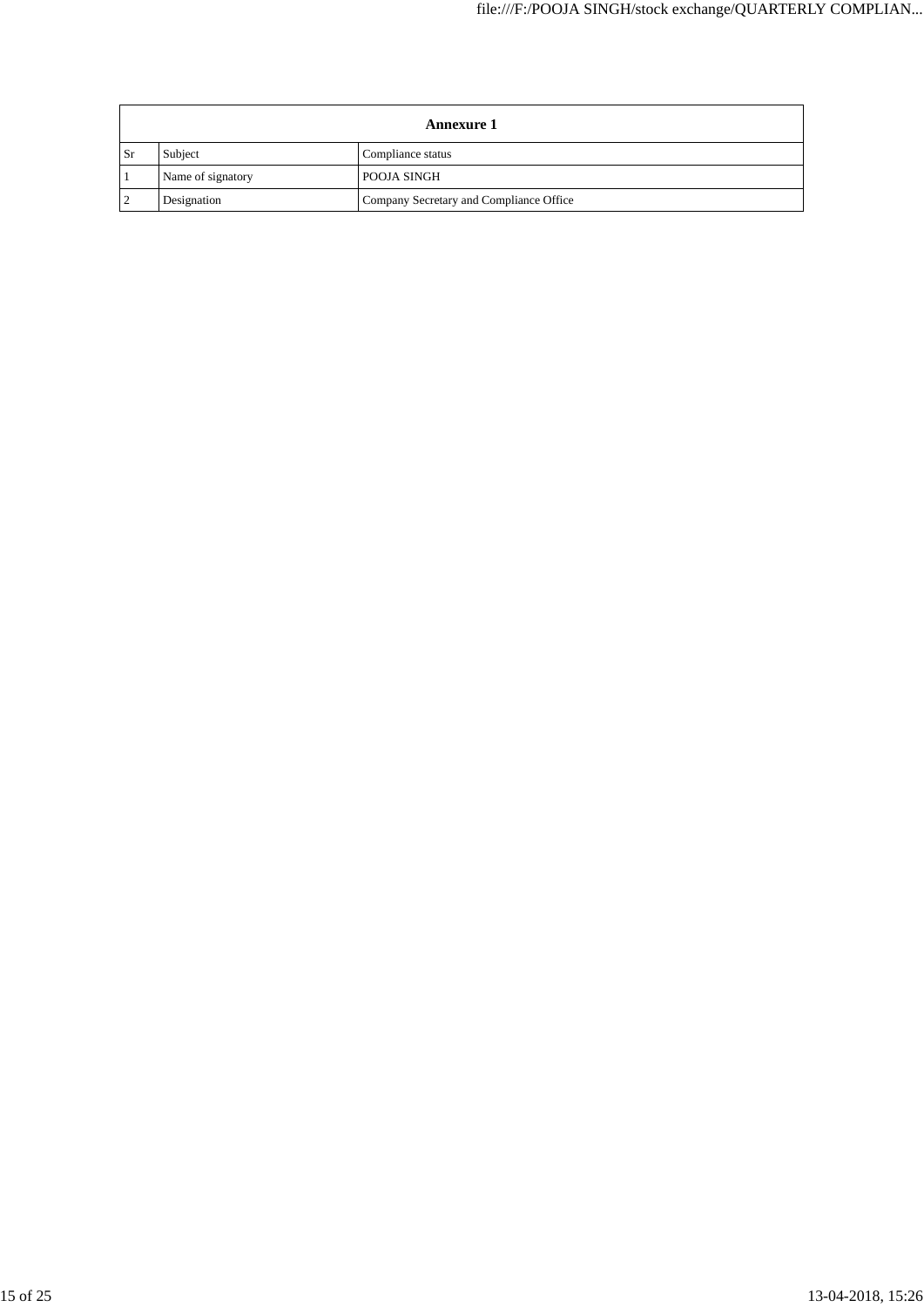|                | <b>Annexure II</b>                                                         |                                  |                                                                                                                 |                                                  |
|----------------|----------------------------------------------------------------------------|----------------------------------|-----------------------------------------------------------------------------------------------------------------|--------------------------------------------------|
|                |                                                                            |                                  | Annexure II to be submitted by listed entity at the end of the financial year (for the whole of financial year) |                                                  |
|                | I. Disclosure on website in terms of Listing Regulations                   |                                  |                                                                                                                 |                                                  |
| Sr             | <b>Item</b>                                                                | Compliance status<br>(Yes/No/NA) | If status is "No" details of non-<br>compliance may be given here.                                              | Web address                                      |
| 1              | Details of business                                                        | Yes                              |                                                                                                                 | http://www.nrinternationalltd.in/                |
| $\overline{c}$ | Terms and conditions of appointment<br>of independent directors            | Yes                              |                                                                                                                 | http://www.nrinternationalltd.in<br>/policy.html |
| 3              | Composition of various committees of<br>board of directors                 | Yes                              |                                                                                                                 | http://www.nrinternationalltd.in<br>/dir.html    |
| 4              | Code of conduct of board of directors<br>and senior management personnel   | Yes                              |                                                                                                                 | http://www.nrinternationalltd.in<br>/code.html   |
| 5              | Details of establishment of vigil<br>mechanism/Whistle Blower policy       | Yes                              |                                                                                                                 | http://www.nrinternationalltd.in<br>/policy.html |
| 6              | Criteria of making payments to non-<br>executive directors                 | Yes                              |                                                                                                                 | http://www.nrinternationalltd.in<br>/policy.html |
| 7              | Policy on dealing with related party<br>transactions                       | Yes                              |                                                                                                                 | http://www.nrinternationalltd.in<br>/policy.html |
| 8              | Policy for determining 'material'<br>subsidiaries                          | <b>NA</b>                        |                                                                                                                 |                                                  |
| 9              | Details of familiarization programmes<br>imparted to independent directors | Yes                              |                                                                                                                 | http://www.nrinternationalltd.in<br>/policy.html |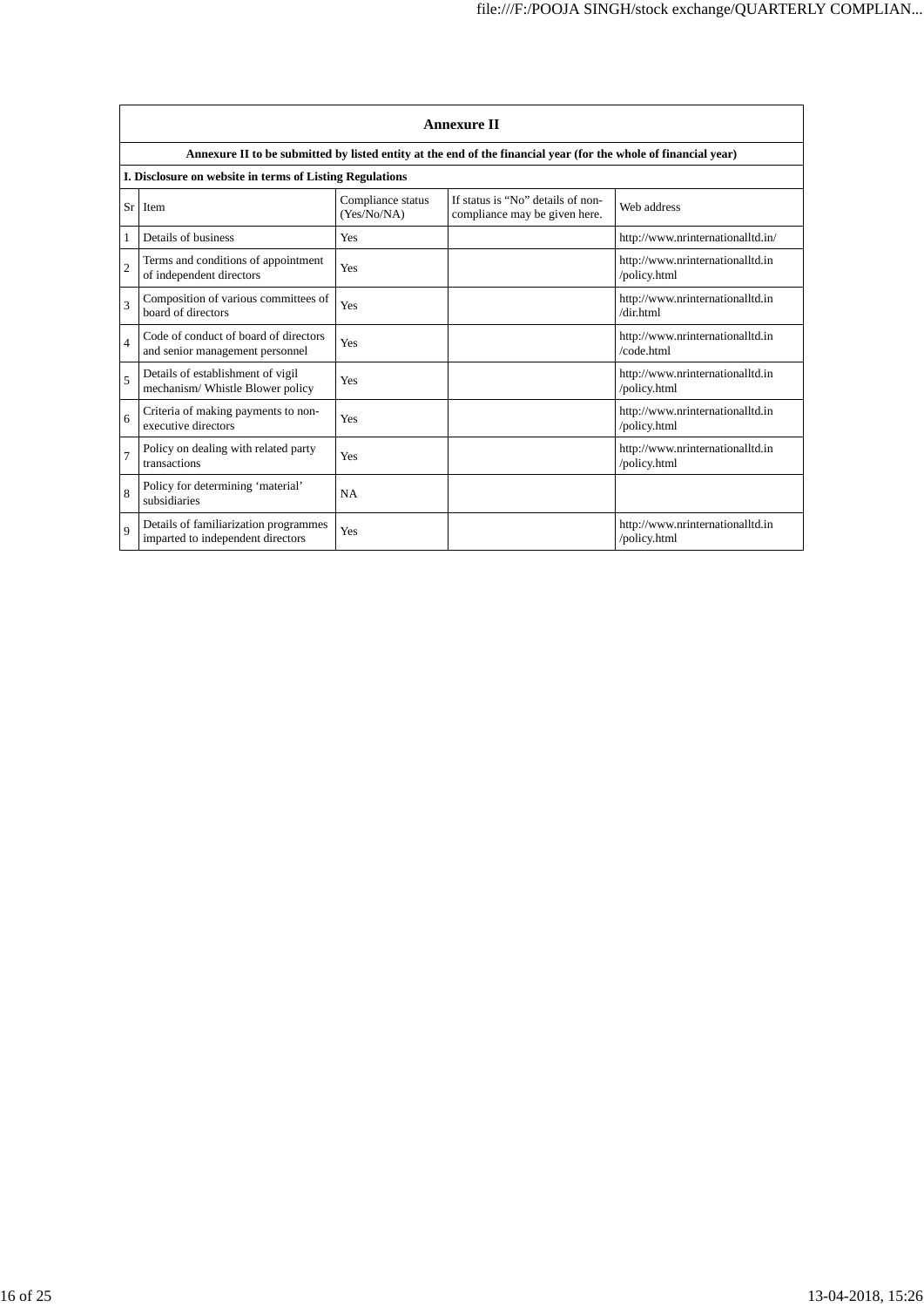|    | <b>Annexure II</b>                                                                                                                            |                                  |                                                                      |                                                   |
|----|-----------------------------------------------------------------------------------------------------------------------------------------------|----------------------------------|----------------------------------------------------------------------|---------------------------------------------------|
|    | Annexure II to be submitted by listed entity at the end of the financial year (for the whole of financial year)                               |                                  |                                                                      |                                                   |
|    | I. Disclosure on website in terms of Listing Regulations                                                                                      |                                  |                                                                      |                                                   |
| Sr | <b>Item</b>                                                                                                                                   | Compliance status<br>(Yes/No/NA) | If status is "No" details of<br>non-compliance may be<br>given here. | Web address                                       |
| 10 | Contact information of the designated officials<br>of the listed entity who are responsible for<br>assisting and handling investor grievances | Yes                              |                                                                      | http://www.nrinternationalltd.in<br>/contact.html |
| 11 | email address for grievance redressal and other<br>relevant details                                                                           | Yes                              |                                                                      | http://www.nrinternationalltd.in<br>/contact.html |
| 12 | Financial results                                                                                                                             | Yes                              |                                                                      | http://www.nrinternationalltd.in<br>/qua.html     |
| 13 | Shareholding pattern                                                                                                                          | Yes                              |                                                                      | http://www.nrinternationalltd.in<br>/sha.html     |
| 14 | Details of agreements entered into with the<br>media companies and/or their associates                                                        | <b>NA</b>                        |                                                                      |                                                   |
|    | 15 New name and the old name of the listed entity                                                                                             | NA                               |                                                                      |                                                   |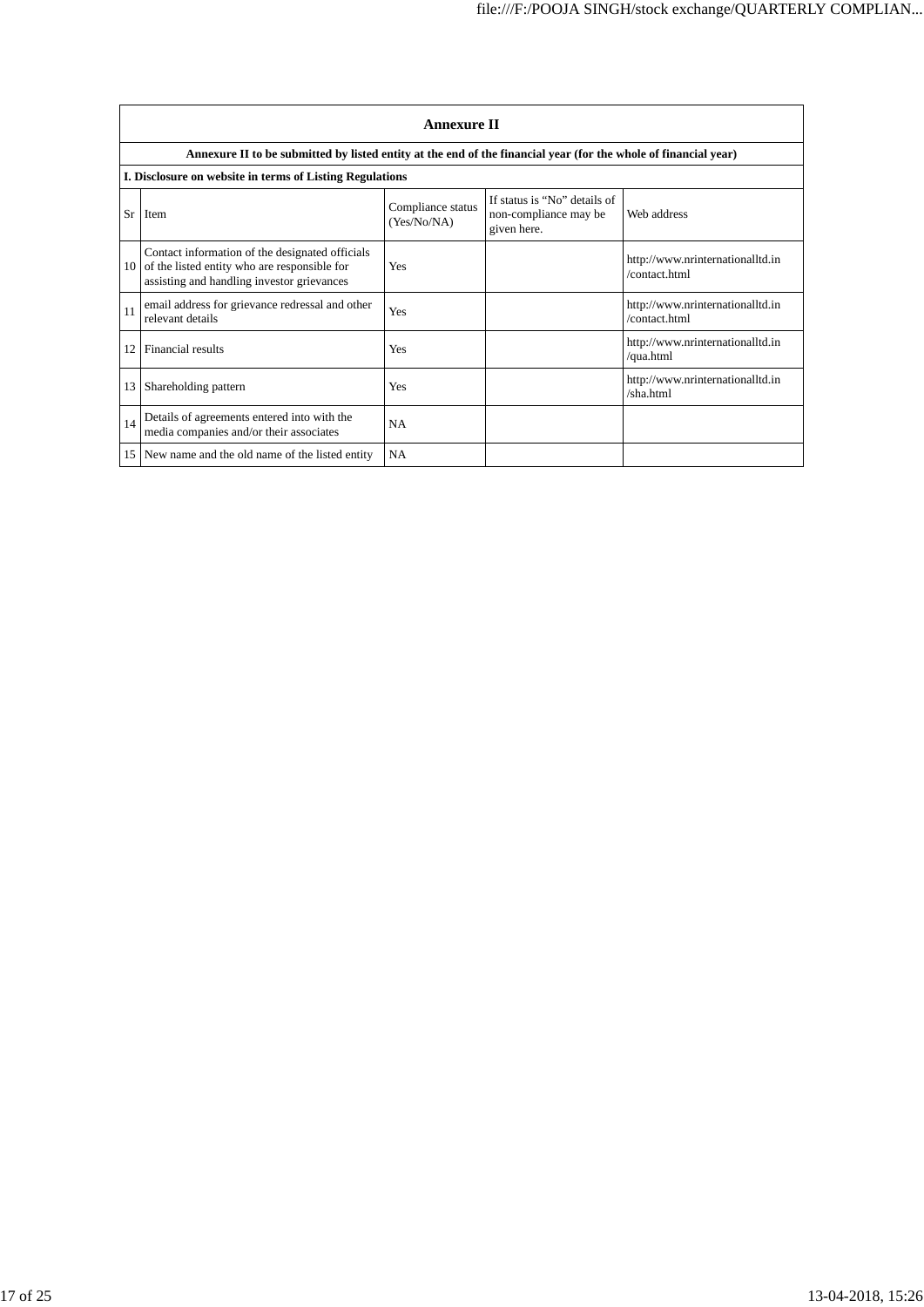|                | <b>Annexure II</b>                                                                                                   |                      |                                  |                                                                    |
|----------------|----------------------------------------------------------------------------------------------------------------------|----------------------|----------------------------------|--------------------------------------------------------------------|
|                | <b>II. Annual Affirmations</b>                                                                                       |                      |                                  |                                                                    |
| Sr             | Particulars                                                                                                          | Regulation<br>Number | Compliance status<br>(Yes/No/NA) | If status is "No" details of non-<br>compliance may be given here. |
|                | Independent director(s) have been appointed in terms of<br>specified criteria of 'independence' and/or 'eligibility' | 16(1)(b) &<br>25(6)  | Yes                              |                                                                    |
| $\overline{2}$ | Board composition                                                                                                    | 17(1)                | Yes                              |                                                                    |
| 3              | Meeting of Board of directors                                                                                        | 17(2)                | Yes                              |                                                                    |
| $\overline{4}$ | Review of Compliance Reports                                                                                         | 17(3)                | Yes                              |                                                                    |
| 5              | Plans for orderly succession for appointments                                                                        | 17(4)                | Yes                              |                                                                    |
| 6              | Code of Conduct                                                                                                      | 17(5)                | Yes                              |                                                                    |
| 7              | Fees/compensation                                                                                                    | 17(6)                | Yes                              |                                                                    |
| 8              | Minimum Information                                                                                                  | 17(7)                | Yes                              |                                                                    |
| 9              | Compliance Certificate                                                                                               | 17(8)                | Yes                              |                                                                    |
| 10             | Risk Assessment & Management                                                                                         | 17(9)                | Yes                              |                                                                    |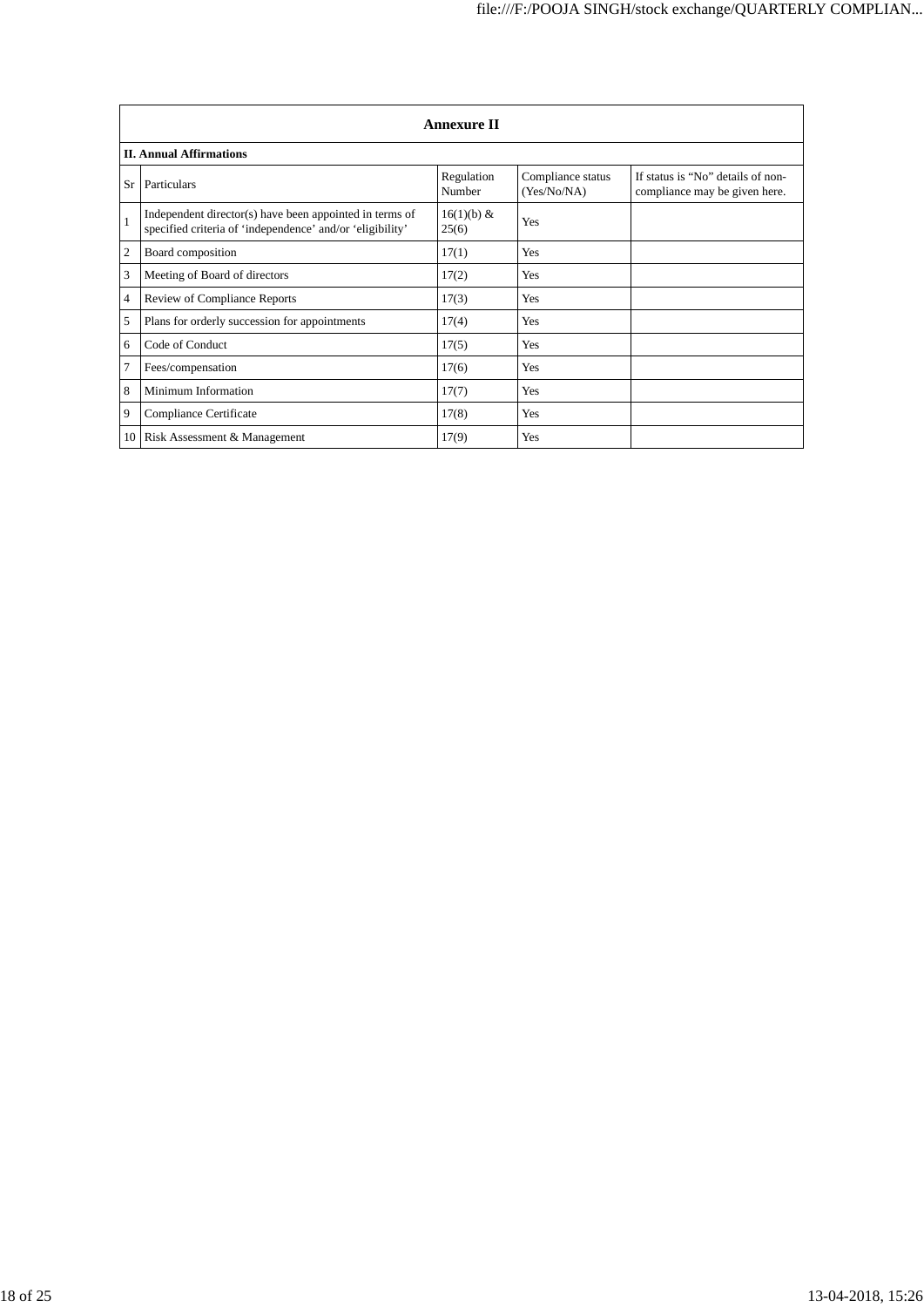|             | <b>Annexure II</b>                                                                 |                              |                                  |                                                                    |
|-------------|------------------------------------------------------------------------------------|------------------------------|----------------------------------|--------------------------------------------------------------------|
|             | <b>II. Annual Affirmations</b>                                                     |                              |                                  |                                                                    |
| Sr          | Particulars                                                                        | Regulation<br>Number         | Compliance status<br>(Yes/No/NA) | If status is "No" details of non-<br>compliance may be given here. |
| 11          | Performance Evaluation of Independent Directors                                    | 17(10)                       | Yes                              |                                                                    |
| 12          | <b>Composition of Audit Committee</b>                                              | 18(1)                        | Yes                              |                                                                    |
| 13          | Meeting of Audit Committee                                                         | 18(2)                        | Yes                              |                                                                    |
| 14          | Composition of nomination & remuneration<br>committee                              | 19(1) & (2)                  | Yes                              |                                                                    |
| 15          | <b>Composition of Stakeholder Relationship</b><br>Committee                        | 20(1) & (2)                  | Yes                              |                                                                    |
| 16          | Composition and role of risk management<br>committee                               | 21(1), (2), (3), (4)         | <b>NA</b>                        |                                                                    |
| 17          | Vigil Mechanism                                                                    | 22                           | Yes                              |                                                                    |
| 18          | Policy for related party Transaction                                               | 23(1), (5), (6), (7)<br>&(8) | Yes                              |                                                                    |
| 19          | Prior or Omnibus approval of Audit Committee<br>for all related party transactions | 23(2), (3)                   | Yes                              |                                                                    |
| <b>20</b> l | Approval for material related party transactions                                   | 23(4)                        | Yes                              |                                                                    |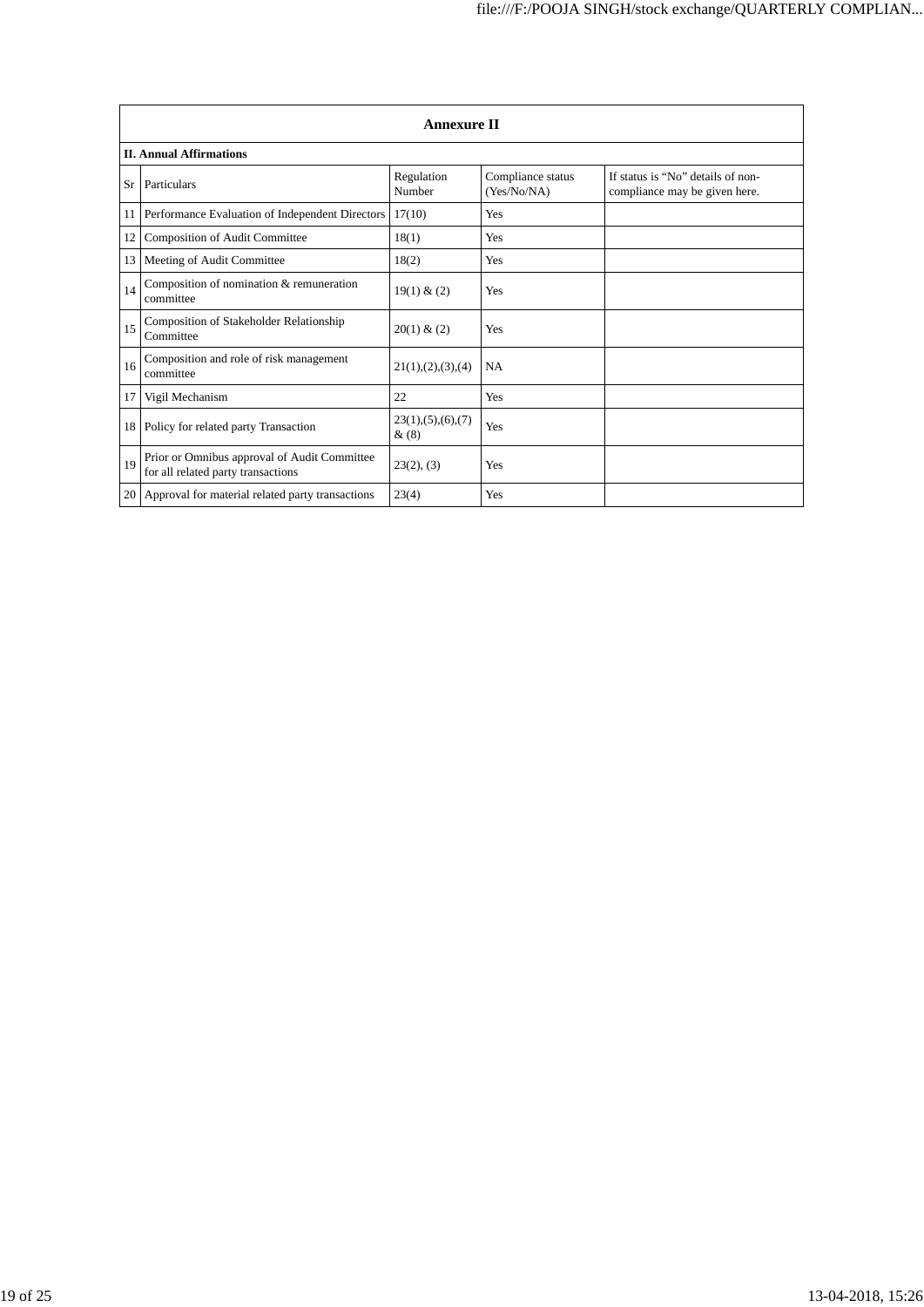|    | <b>Annexure II</b>                                                                                                      |                                     |                                  |                                                                    |
|----|-------------------------------------------------------------------------------------------------------------------------|-------------------------------------|----------------------------------|--------------------------------------------------------------------|
|    | <b>II. Annual Affirmations</b>                                                                                          |                                     |                                  |                                                                    |
| Sr | Particulars                                                                                                             | Regulation<br>Number                | Compliance status<br>(Yes/No/NA) | If status is "No" details of non-<br>compliance may be given here. |
| 21 | Composition of Board of Directors of unlisted material<br>Subsidiary                                                    | 24(1)                               | <b>NA</b>                        |                                                                    |
| 22 | Other Corporate Governance requirements with respect to<br>subsidiary of listed entity                                  | $24(2)$ ,<br>$(3),(4),(5)$ &<br>(6) | <b>NA</b>                        |                                                                    |
| 23 | Maximum Directorship & Tenure                                                                                           | 25(1) & (2)                         | Yes                              |                                                                    |
| 24 | Meeting of independent directors                                                                                        | 25(3) & (4)                         | Yes                              |                                                                    |
| 25 | Familiarization of independent directors                                                                                | 25(7)                               | Yes                              |                                                                    |
| 26 | Memberships in Committees                                                                                               | 26(1)                               | Yes                              |                                                                    |
| 27 | Affirmation with compliance to code of conduct from<br>members of Board of Directors and Senior management<br>personnel | 26(3)                               | Yes                              |                                                                    |
| 28 | Disclosure of Shareholding by Non-Executive Directors                                                                   | 26(4)                               | Yes                              |                                                                    |
| 29 | Policy with respect to Obligations of directors and senior<br>management                                                | $26(2)$ & $26(5)$                   | Yes                              |                                                                    |
|    | Any other information to be provided - Add Notes                                                                        |                                     |                                  |                                                                    |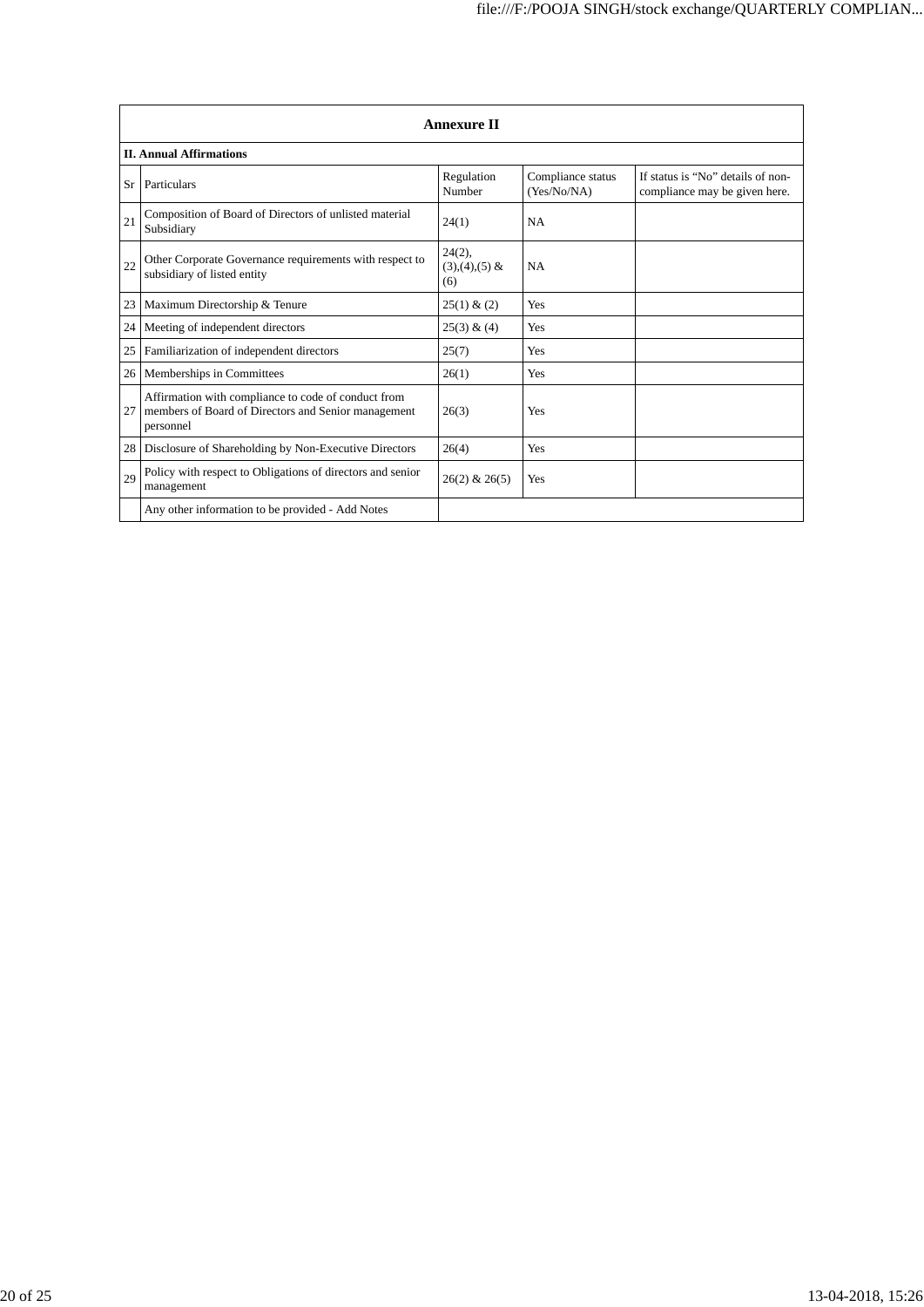| <b>Annexure II</b> |  |
|--------------------|--|
| Name of signatory  |  |
| Designation        |  |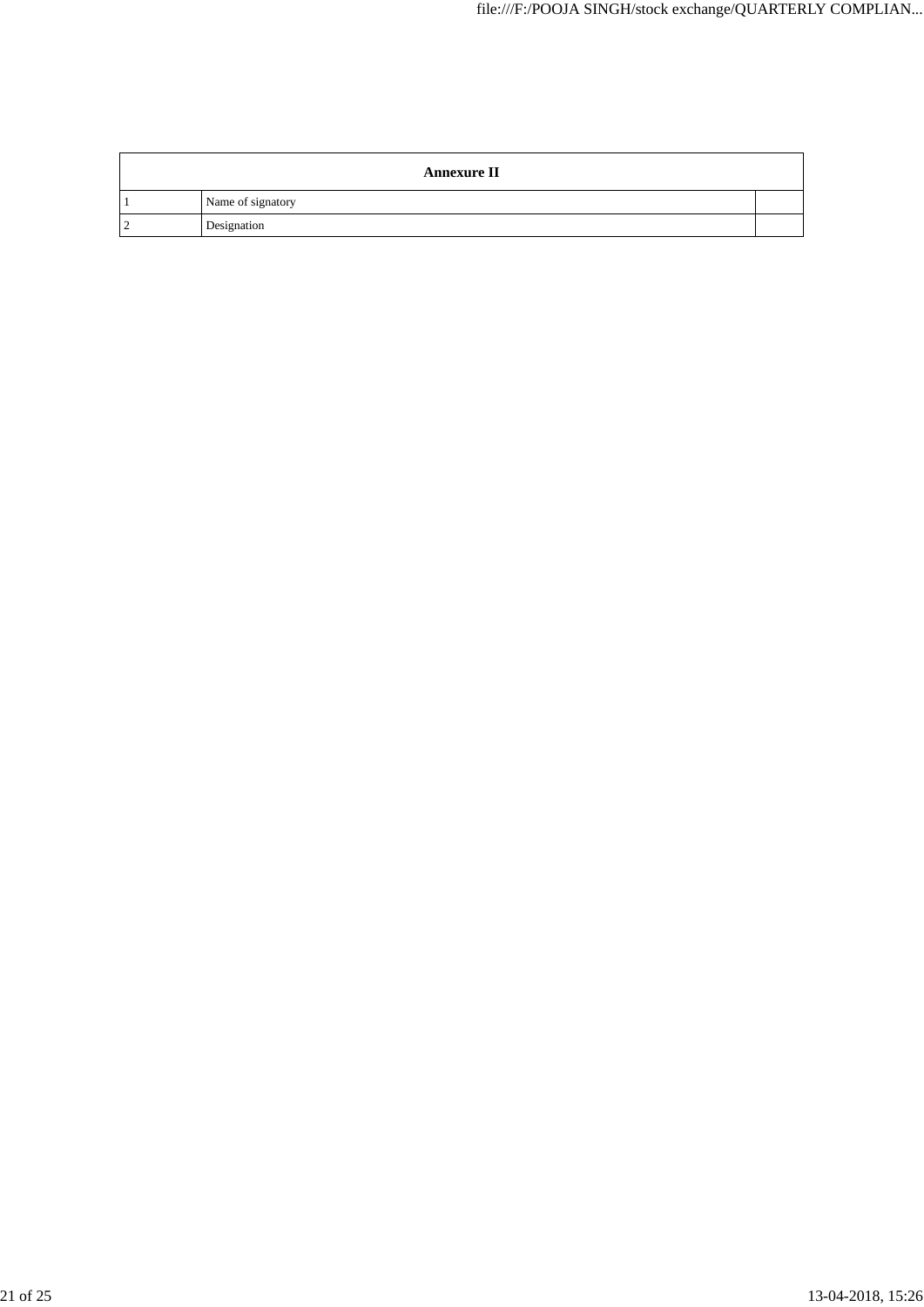| <b>Annexure II</b>                                                                                                                                                    |                                         |  |
|-----------------------------------------------------------------------------------------------------------------------------------------------------------------------|-----------------------------------------|--|
| <b>III.</b> Affirmations                                                                                                                                              |                                         |  |
| <b>Particulars</b>                                                                                                                                                    | <b>Compliance status</b><br>(Yes/No/NA) |  |
| The Listed Entity has approved Material Subsidiary Policy and the Corporate Governance requirements<br>with respect to subsidiary of Listed Entity have been complied | NA                                      |  |
| Any other information to be provided                                                                                                                                  |                                         |  |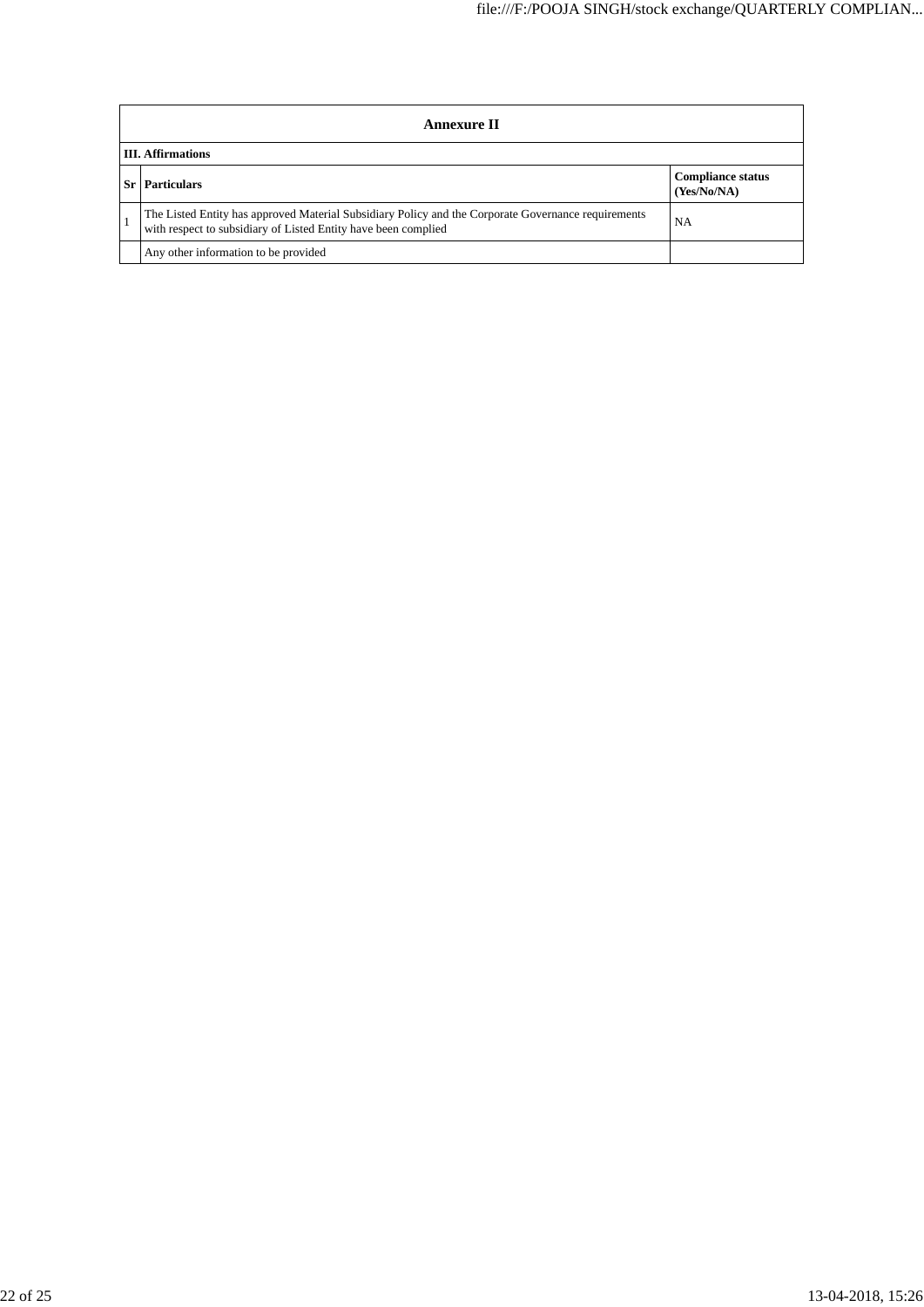| <b>Annexure II</b> |                                         |  |
|--------------------|-----------------------------------------|--|
| Name of signatory  | <b>POOJA SINGH</b>                      |  |
| Designation        | Company Secretary and Compliance Office |  |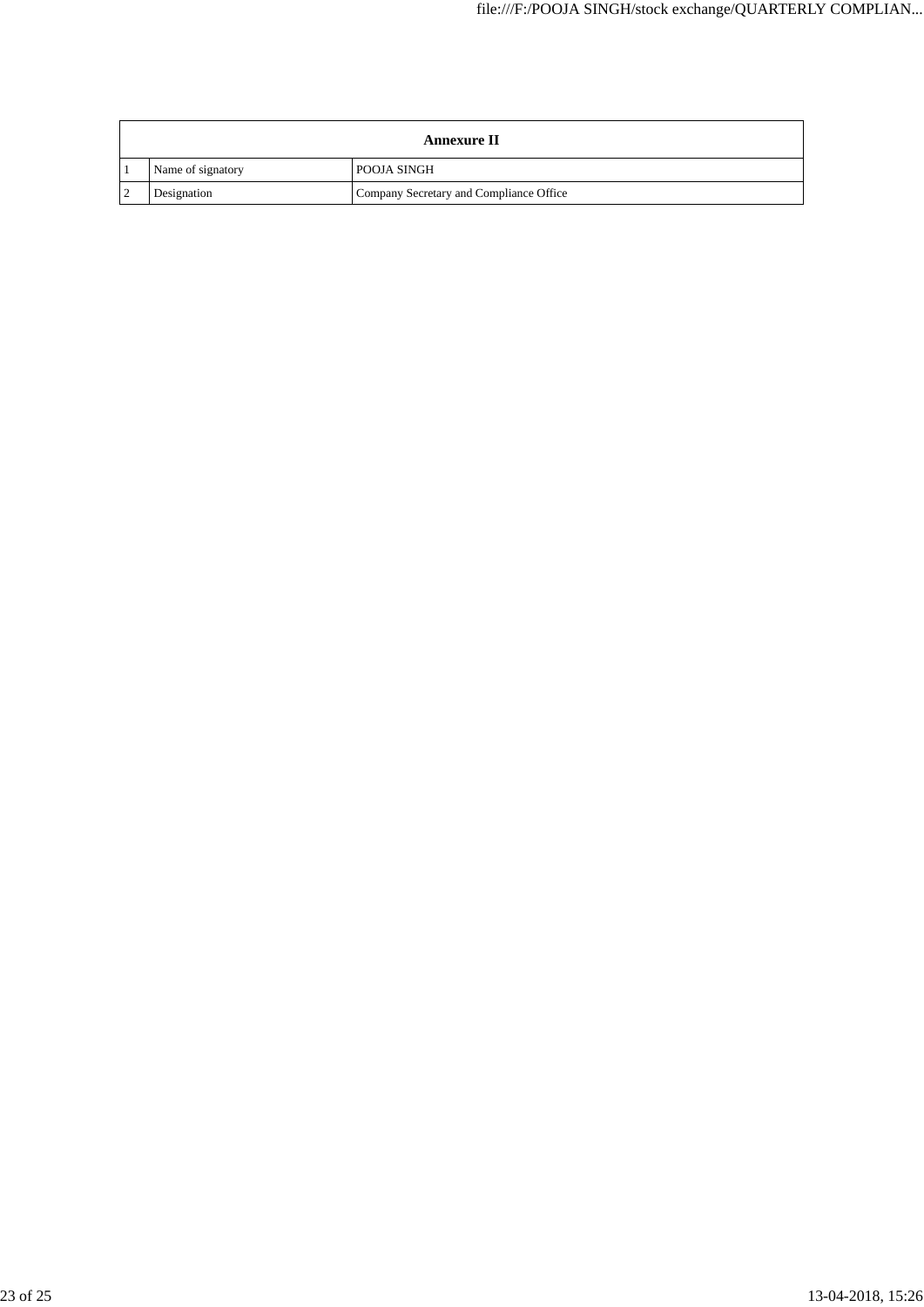| <b>Signatory Details</b> |                                         |
|--------------------------|-----------------------------------------|
| Name of signatory        | POOJA SINGH                             |
| Designation of person    | Company Secretary and Compliance Office |
| Place                    | <b>KOLKATA</b>                          |
| Date                     | 13-04-2018                              |